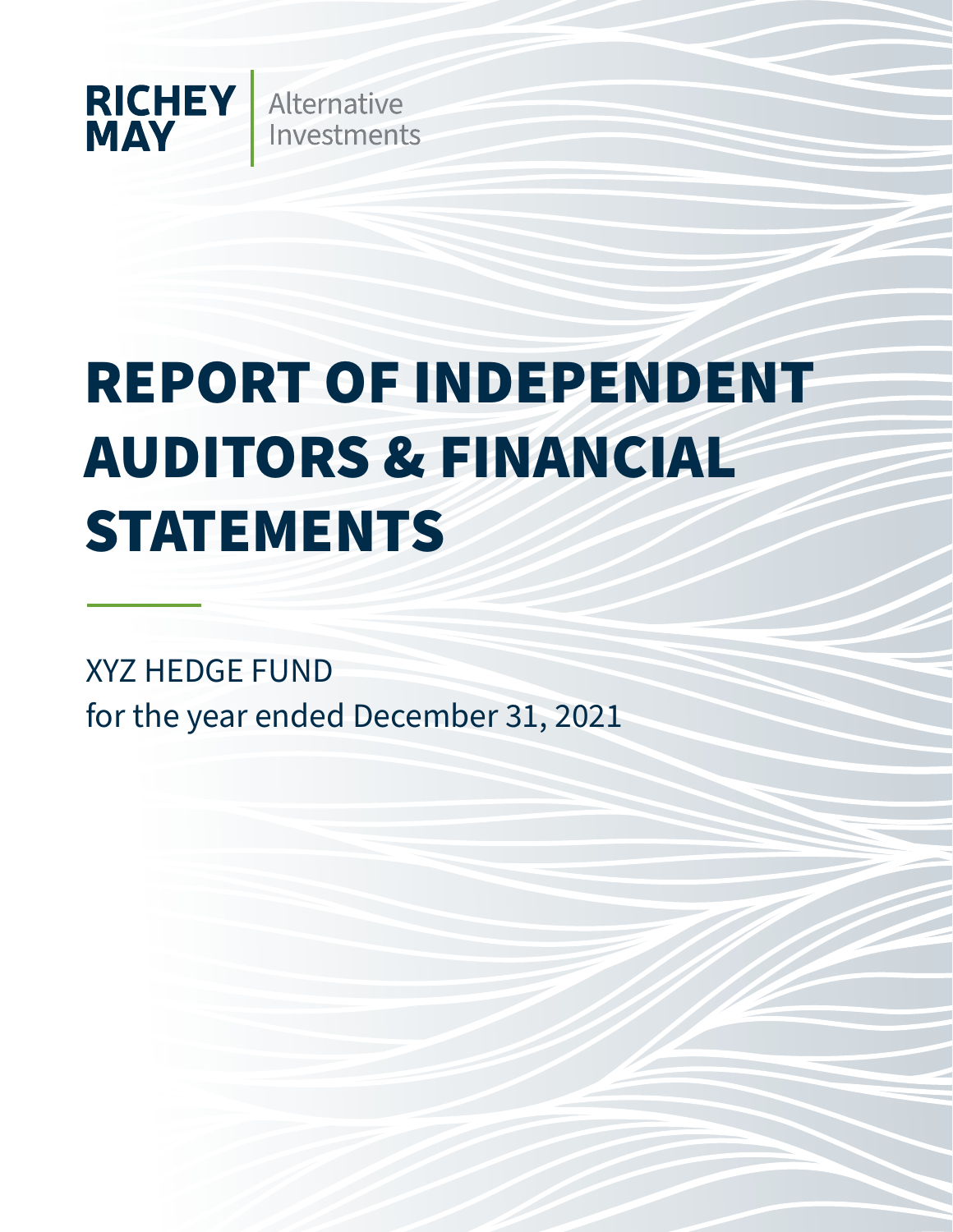# **TABLE OF CONTENTS**

INDEPENDENT AUDITORS' REPORT

- **1 Statement of Financial Condition**
- **2 Condensed Schedule of Investments**
- **4 Statement of Operations**
- **5 Statement of Changes in Partners' Capital**
- **6 Statement of Cash Flows**
- **7 Notes to Financial Statements**
	- 7 Organization & Summary of Significant Accounting Policies
	- 9 Fair Value Measurements
	- 22 Due To/From Broker
	- 22 Short Sales (If Applicable)
	- 22 Principal Risks Associated With Financial Instruments
	- 24 Escrow Proceeds Receivable/Earn-Out Payments (If applicable)
	- 24 Related Party Transactions
	- 25 Partners Capital
	- 26 Management Indemnifications
	- 26 Administration Fees
	- 26 Financial Highlights
	- 26 Going Concern (If applicable)
	- 27 Subsequent Events

**info@richeymay.com www.richeymay.com Denver HQ | Charlotte | Los Angeles | Salt Lake City | Grand Cayman**

 $\bullet$ 



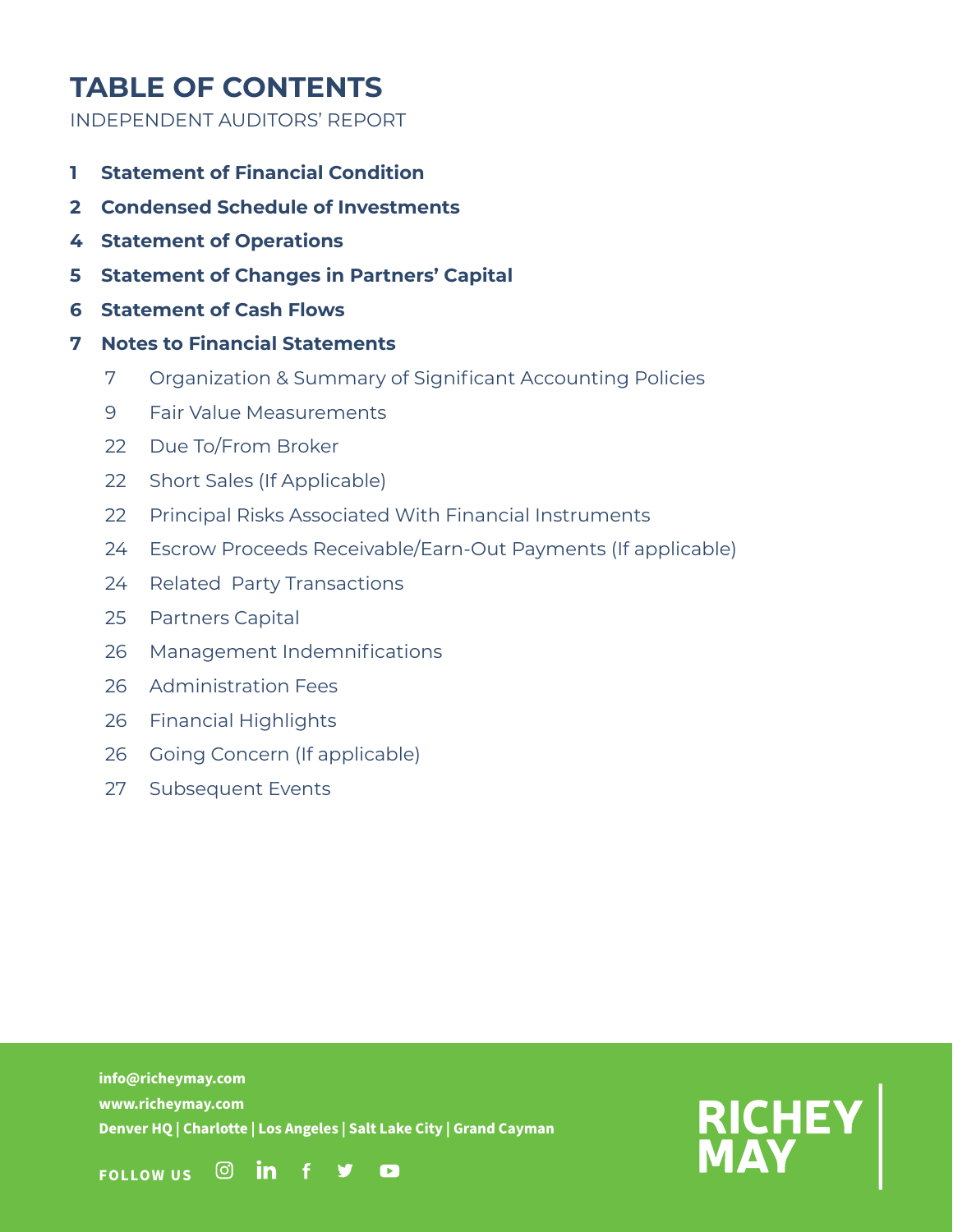# **ASSETS**

| Investment in securities, at fair value (cost \$XXXXX)      | \$ |
|-------------------------------------------------------------|----|
| Securities purchased under resale agreements (cost \$XXXXX) |    |
| Due from broker(s)                                          |    |
| Cash and cash equivalents                                   |    |
| Cash denominated in foreign currencies (cost \$XXXXX)       |    |
| Derivative assets, at fair value                            |    |
| Interest receivable                                         |    |
| Dividends receivable                                        |    |
| Receivables from related parties                            |    |
| Contributions receivable                                    |    |
| Collateral for derivative contracts                         |    |
| Other assets                                                |    |
| <b>TOTAL ASSETS</b>                                         |    |
|                                                             |    |

# **LIABILITIES AND PARTNERS' CAPITAL**

| Investment in securities sold short, at fair value (proceeds \$XXXXX) | \$ |
|-----------------------------------------------------------------------|----|
| Securities sold under repurchase agreements                           |    |
| Due to broker(s)                                                      |    |
| Derivative liabilities, at fair value                                 |    |
| Dividends payable on securities sold short                            |    |
| Interest payable                                                      |    |
| Due to general partner                                                |    |
| Due to investment manager                                             |    |
| Management fees payable                                               |    |
| Notes payable                                                         |    |
| Capital contributions received in advance                             |    |
| Capital withdrawals payable                                           |    |
| Other liabilities                                                     |    |
| <b>Total liabilities</b>                                              |    |
|                                                                       |    |
| <b>PARTNERS' CAPITAL</b>                                              |    |
|                                                                       |    |
| <b>TOTAL LIABILITIES AND PARTNERS' CAPITAL</b>                        |    |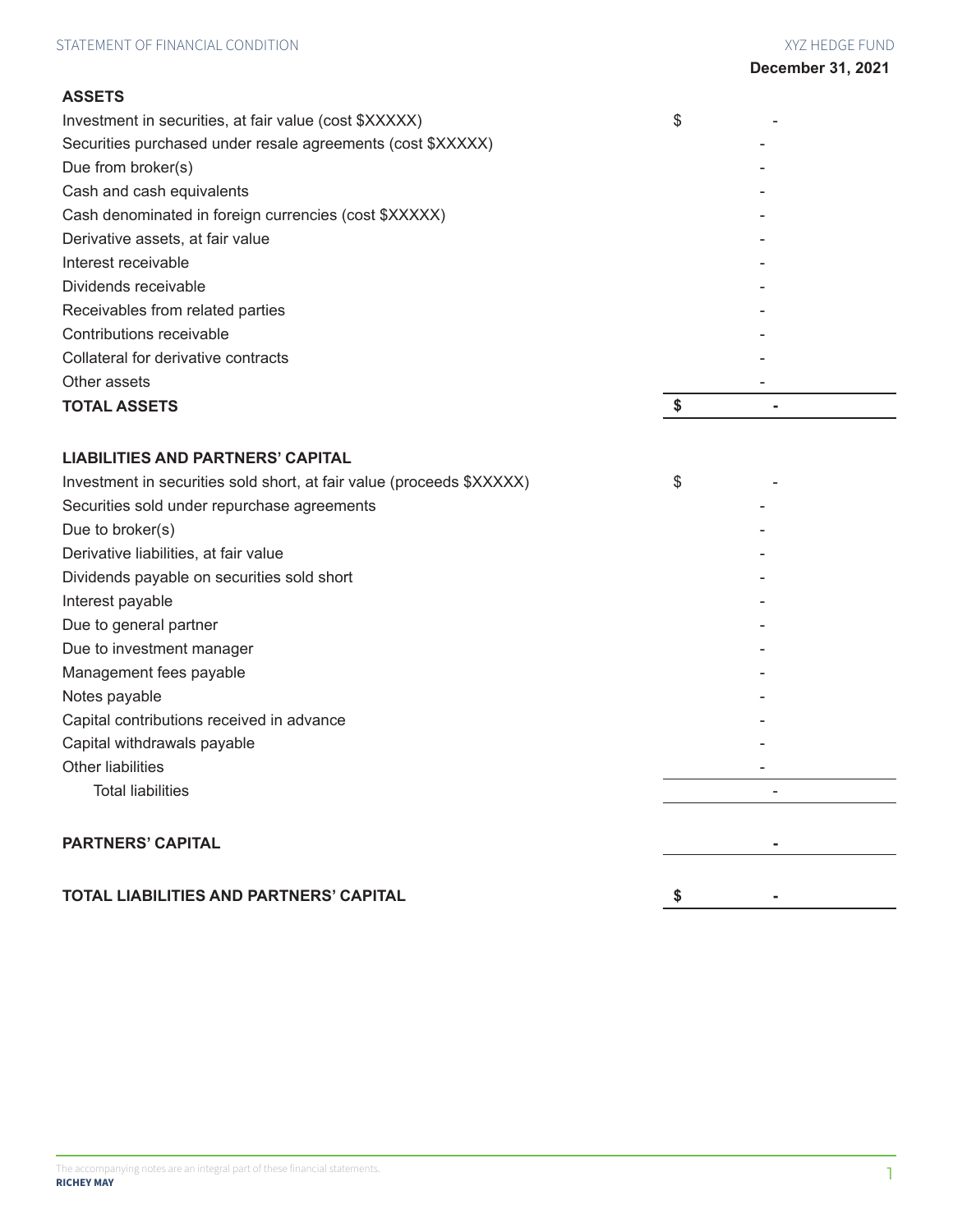# Condensed Schedule of Investments XYZ HEDGE FUND

| <b>December 31, 2021</b> |  |
|--------------------------|--|

| Investment in securities, at fair value |                                               |                          |        | December 31, 2021 |
|-----------------------------------------|-----------------------------------------------|--------------------------|--------|-------------------|
| Shares/                                 |                                               | Percentage of            |        |                   |
| <b>Principal Held</b>                   |                                               | <b>Partners' Capital</b> |        | <b>Fair Value</b> |
|                                         | <b>Common stock</b>                           |                          |        |                   |
|                                         | United States of America                      |                          | $\%$   | \$                |
|                                         | Technology                                    |                          |        |                   |
|                                         | ABC Tech Inc.                                 |                          |        |                   |
|                                         | XYZ Tech Inc.                                 |                          |        |                   |
|                                         | Health care                                   |                          |        |                   |
|                                         | Retail                                        |                          |        |                   |
|                                         | Energy                                        |                          |        |                   |
|                                         | Financials                                    |                          |        |                   |
|                                         | <b>Total United States of America</b>         |                          |        |                   |
|                                         | (cost \$XX, XXX)                              | $\blacksquare$           |        | $\blacksquare$    |
|                                         | Japan                                         |                          |        |                   |
|                                         | Healthcare                                    |                          |        |                   |
|                                         | XYZ Medical Inc.                              |                          |        |                   |
|                                         | Other                                         |                          |        |                   |
|                                         | Total Japan (cost \$XX, XXX)                  |                          |        |                   |
|                                         | Total common stock (cost \$XX,XXX)            |                          |        |                   |
|                                         | <b>Preferred stock</b>                        |                          |        |                   |
|                                         | <b>United States of America</b>               |                          |        |                   |
|                                         | Technology                                    |                          |        |                   |
|                                         | Healthcare                                    |                          |        |                   |
|                                         | Total preferred stock (cost \$XX,XXX)         |                          |        |                   |
|                                         | <b>Corporate bonds</b>                        |                          |        |                   |
|                                         | United States of America                      |                          |        |                   |
|                                         | Technology                                    |                          |        |                   |
|                                         | ABC Tech Inc., 4% 12/15/25                    |                          |        |                   |
|                                         | Other                                         |                          |        |                   |
|                                         | Total corporate bonds (cost \$XX,XXX)         |                          |        |                   |
|                                         | Total Investment in securities, at fair value |                          |        |                   |
| (cost \$XX, XXX)                        |                                               |                          | $%$ \$ |                   |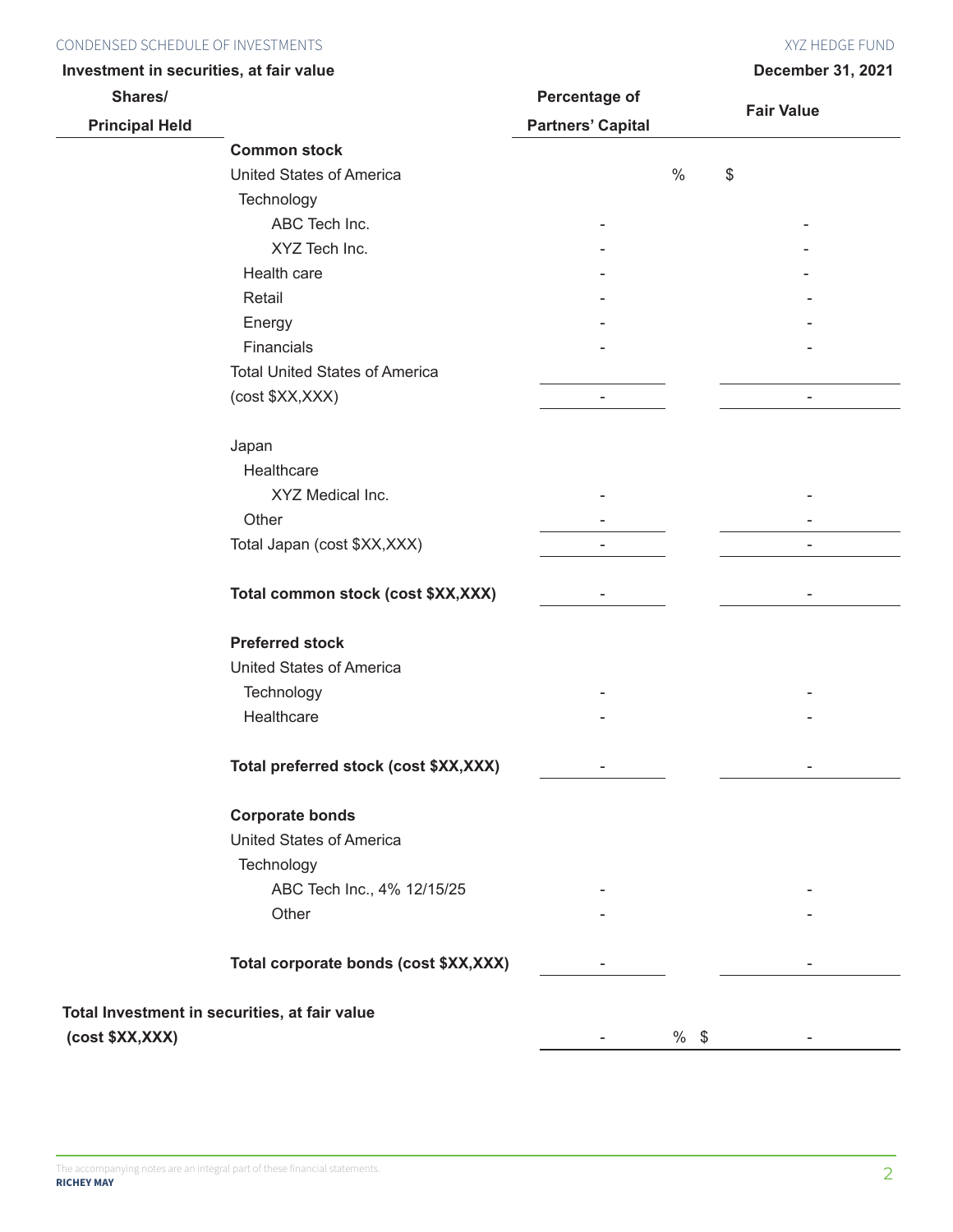| CONDENSED SCHEDULE OF INVESTMENTS |                                                                  |                                           |               | XYZ HEDGE FUND           |
|-----------------------------------|------------------------------------------------------------------|-------------------------------------------|---------------|--------------------------|
|                                   | Investments in derivative contracts, at fair value - Assets      |                                           |               | <b>December 31, 2021</b> |
|                                   |                                                                  | Percentage of<br><b>Partners' Capital</b> |               | <b>Fair Value</b>        |
| <b>Contracts Held</b>             |                                                                  |                                           |               |                          |
|                                   | <b>Options</b>                                                   |                                           |               |                          |
|                                   | <b>United States of America</b>                                  |                                           |               |                          |
|                                   | Put options                                                      |                                           |               |                          |
|                                   | Market indices (cost \$XX, XXX)                                  |                                           | $\%$          | \$                       |
|                                   | Investment in securities sold short, at fair value               |                                           |               |                          |
| <b>Shares Held</b>                |                                                                  |                                           |               |                          |
|                                   | <b>Common stock</b>                                              |                                           |               |                          |
|                                   | <b>United States of America</b>                                  |                                           |               |                          |
|                                   | Mining                                                           |                                           |               |                          |
|                                   | Transportation                                                   |                                           |               |                          |
|                                   | <b>Total United States of America</b>                            |                                           |               |                          |
|                                   | (proceeds \$XX, XXX)                                             |                                           |               |                          |
|                                   | United Kingdom                                                   |                                           |               |                          |
|                                   | Services (proceeds \$XX, XXX)                                    |                                           |               |                          |
|                                   | Total investment in securities sold short, at fair value         |                                           |               |                          |
| (proceeds \$XX, XXX)              |                                                                  |                                           | $\frac{0}{0}$ | \$                       |
|                                   | Investments in derivative contracts, at fair value - Liabilities |                                           |               |                          |
| <b>Contracts</b><br><b>Held</b>   | <b>Expiration Dates</b>                                          |                                           |               |                          |
| <b>Futures</b>                    |                                                                  |                                           |               |                          |
|                                   | <b>United States of America</b>                                  |                                           |               |                          |
|                                   | Euro dollars (proceeds \$XX, XXX)                                |                                           |               |                          |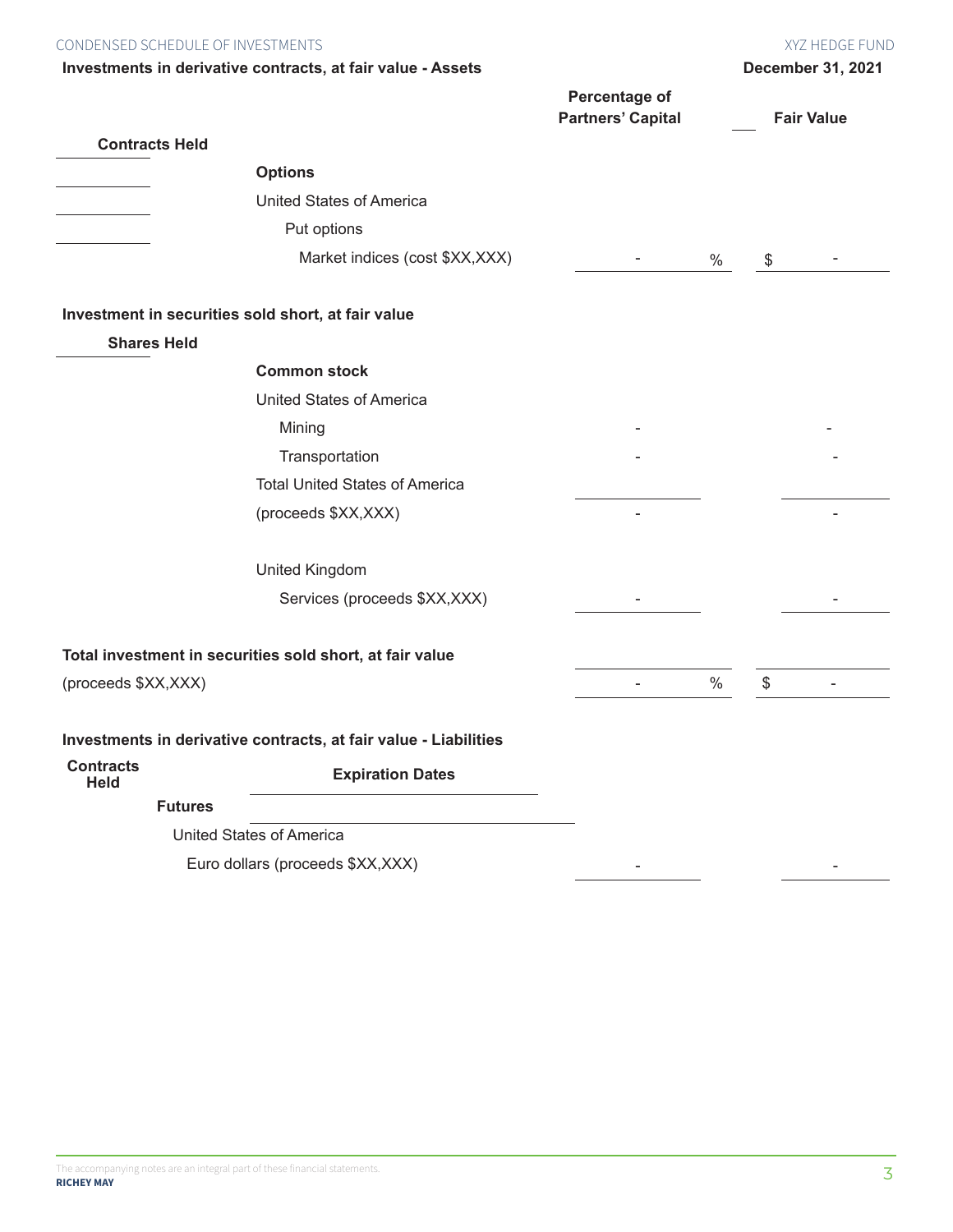| <b>INVESTMENT INCOME</b>                                                                                  |    |
|-----------------------------------------------------------------------------------------------------------|----|
| Interest income                                                                                           | \$ |
| Dividend income (net of U.S. and foreign tax withholdings of \$XXX)                                       |    |
| Other income                                                                                              |    |
| Total investment income                                                                                   |    |
| <b>EXPENSES</b>                                                                                           |    |
| Interest expense                                                                                          |    |
| Dividend expense                                                                                          |    |
| Management fee                                                                                            |    |
| Professional fees                                                                                         |    |
| Administration fees                                                                                       |    |
| Other expenses                                                                                            |    |
| <b>Total expenses</b>                                                                                     |    |
| <b>NET INVESTMENT INCOME/(LOSS)</b>                                                                       |    |
| REALIZED AND UNREALIZED GAIN/(LOSS) ON INVESTMENTS                                                        |    |
| Net realized gain/(loss) on investments and foreign currency transactions                                 |    |
| Net change in unrealized appreciation or depreciation on investments and foreign currency<br>transactions |    |
| Net gain/(loss) on derivatives                                                                            |    |
| NET REALIZED AND UNREALIZED GAIN/(LOSS) ON INVESTMENTS                                                    |    |
| <b>NET INCOME/(LOSS)</b>                                                                                  | \$ |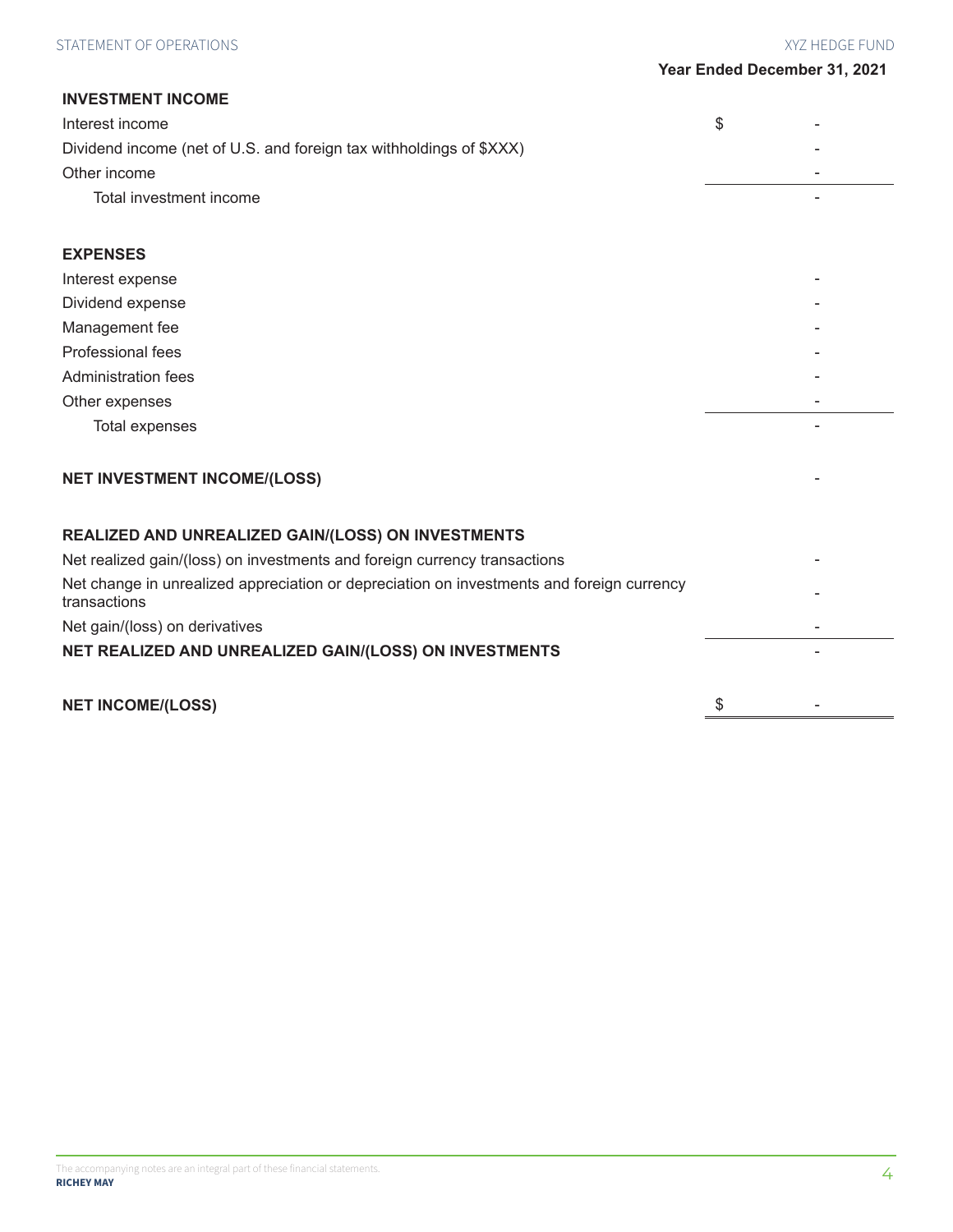|                                 | <b>Limited Partners</b> | <b>General Partner</b>   |                      | Total |
|---------------------------------|-------------------------|--------------------------|----------------------|-------|
| Balance, December 31, 2020      | \$                      | \$                       | \$                   |       |
| Capital contributions           | -                       |                          |                      |       |
| Capital withdrawals             | -                       |                          |                      |       |
| Capital transfers               | $\qquad \qquad -$       | $\overline{\phantom{a}}$ |                      |       |
| Allocation of net income/(loss) |                         |                          |                      |       |
| Pro-rata allocation             |                         |                          |                      |       |
| Incentive allocation            |                         |                          |                      |       |
|                                 | -                       | ۰                        |                      |       |
| Balance, December 31, 2021      | \$                      | \$                       | \$<br>$\overline{a}$ |       |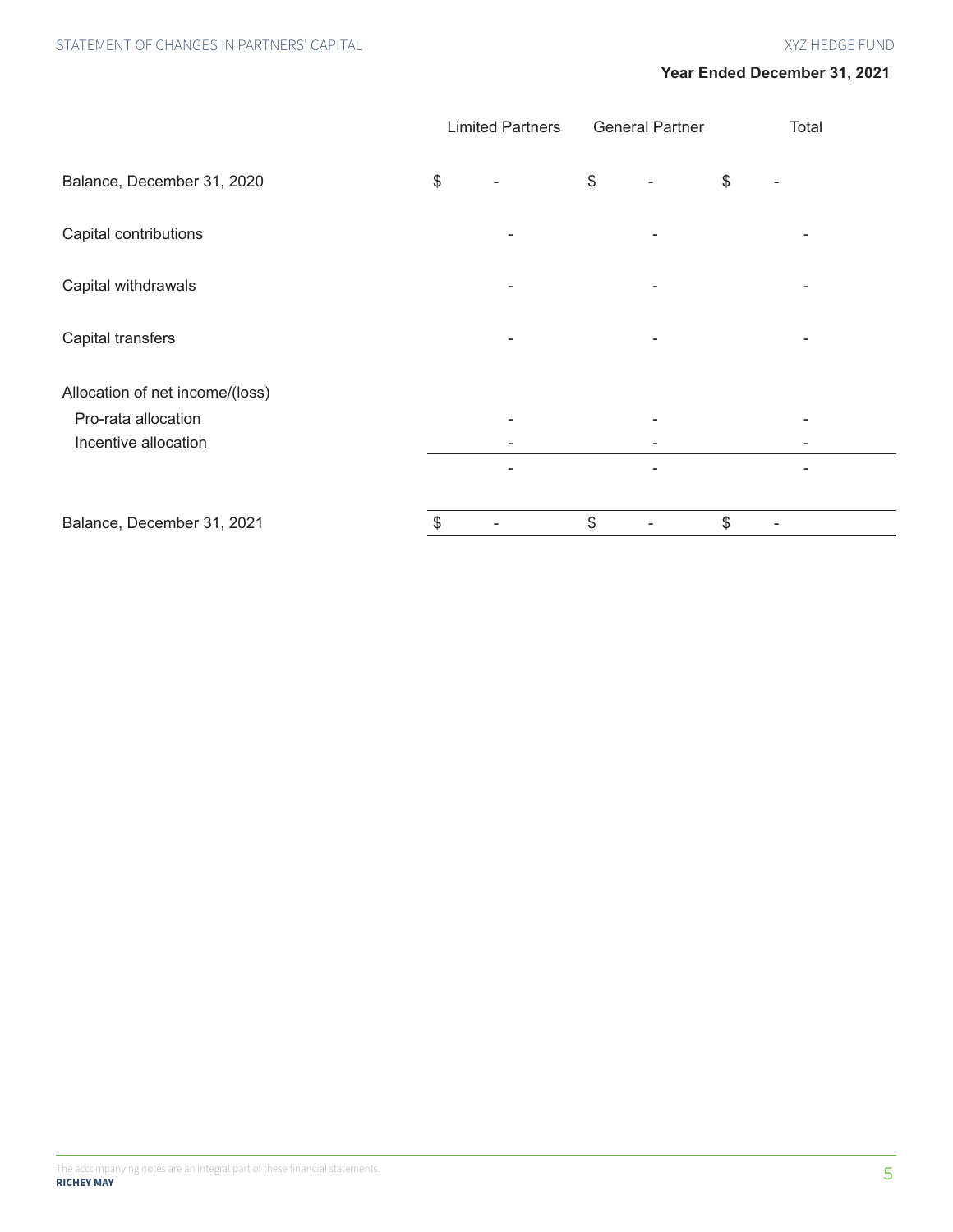| <b>CASH FLOWS FROM OPERATING ACTIVITIES:</b>                                                                |    |
|-------------------------------------------------------------------------------------------------------------|----|
| Net income/(loss)                                                                                           | \$ |
| Adjustments to reconcile net income/(loss) to net cash provided by (used in) operating<br>activities:       |    |
| Net realized gain/(loss) on investments and foreign currency transactions                                   |    |
| Net change in unrealized appreciation or depreciation on investments and foreign cur-<br>rency transactions |    |
| Discount amortization                                                                                       |    |
| Purchases of investments                                                                                    |    |
| Proceeds from sales of investments                                                                          |    |
| Proceeds from securities sold short                                                                         |    |
| Payments to cover securities sold short                                                                     |    |
| Changes in assets and liabilities:                                                                          |    |
| Due from broker(s)                                                                                          |    |
| Derivative assets, at fair value                                                                            |    |
| Interest receivable                                                                                         |    |
| Dividends receivable                                                                                        |    |
| Receivables from related parties                                                                            |    |
| Collateral for derivative contracts                                                                         |    |
| Other assets                                                                                                |    |
| Due to broker(s)                                                                                            |    |
| Derivative liabilities, at fair value                                                                       |    |
| Dividends payable on securities sold short                                                                  |    |
| Interest payable                                                                                            |    |
| Due to general partner                                                                                      |    |
| Due to investment manager                                                                                   |    |
| Management fees payable                                                                                     |    |
| <b>Other liabilities</b>                                                                                    |    |
| NET CASH PROVIDED BY (USED IN) OPERATING ACTIVITIES                                                         |    |
| <b>CASH FROM FINANCING ACTIVITIES:</b>                                                                      |    |
| Proceeds from capital contributions, net of change in contributions received in advance                     |    |
| Payments for capital withdrawals, net of capital withdrawals payable                                        |    |
| Proceeds from notes payable                                                                                 |    |
| Payments for notes payable                                                                                  |    |
| NET CASH PROVIDED BY (USED IN) FINANCING ACTIVITIES                                                         |    |
| NET INCREASE (DECREASE) IN CASH AND CASH EQUIVALENTS                                                        |    |
| CASH AND CASH EQUIVALENTS, BEGINNING OF YEAR                                                                |    |
| CASH AND CASH EQUIVALENTS, END OF YEAR                                                                      | \$ |
| <b>SUPPLEMENTAL INFORMATION</b>                                                                             |    |
| Cash paid for interest                                                                                      | \$ |
| SUPPLEMENTAL DISCLOSURE OF NONCASH FINANCING ACTIVITIES                                                     |    |
| Securities contributed at fair value (cost \$XXXXX)                                                         | \$ |
| Securities distributed at fair value (cost \$XXXXX)                                                         | \$ |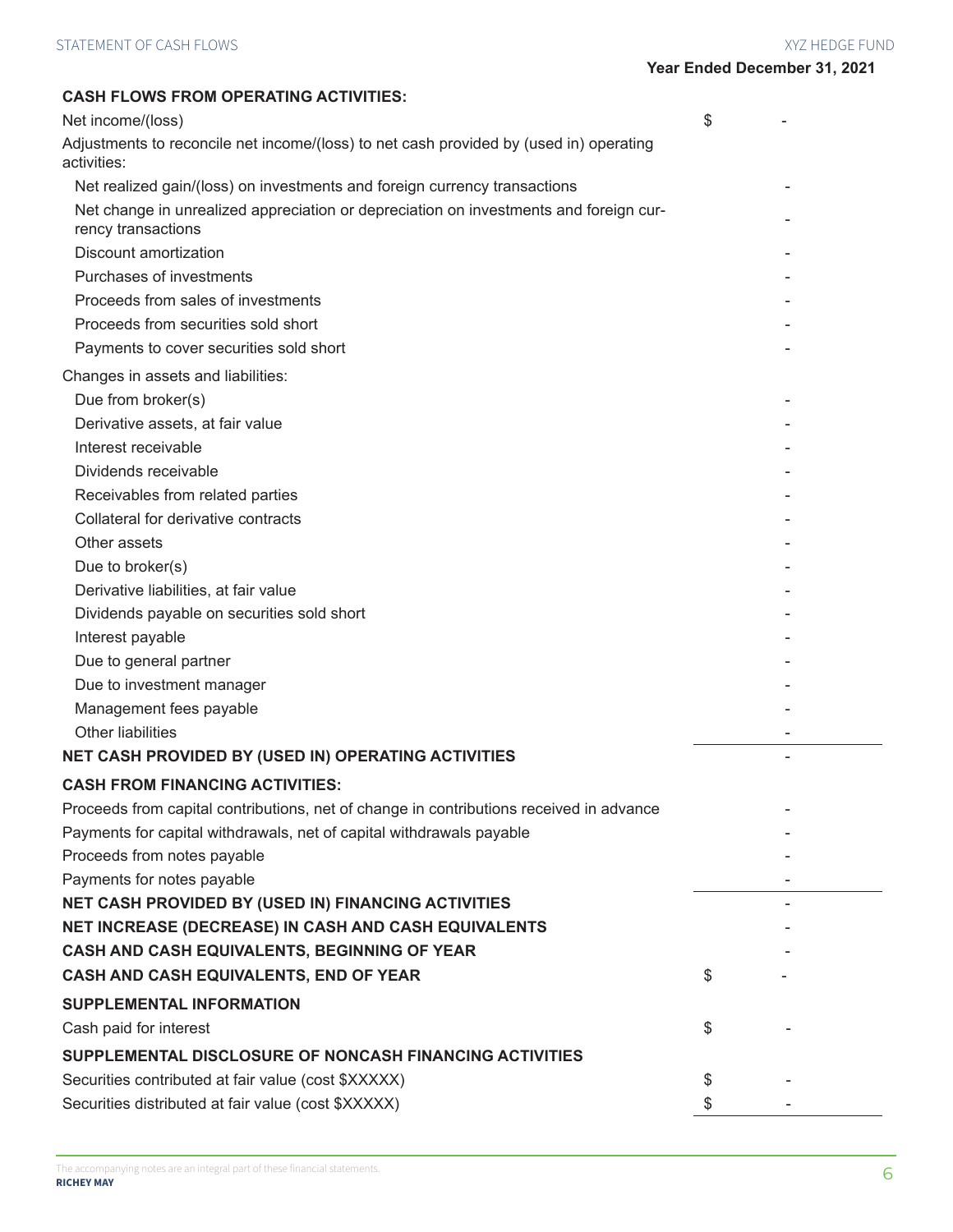# A. **ORGANIZATION & SUMMARY OF SIGNIFICANT ACCOUNTING POLICIES**

#### **Organization**

XYZ Hedge Fund (the "Fund") a Delaware limited partnership, was formed on May 1, 2010 and commenced operation on June 1, 2010. Pursuant to a limited partnership agreement dated June 1, 2012 (the "LPA"), the Fund is managed by XYZ General Partner (the "General Partner") and XYZ Investment Manager (the "Investment Manager").

The Fund was formed for the purpose of **INSERT STRATEGY FROM PPM/LPA.**

**(If applicable)** The Investment Manager is registered with the United States Securities and Exchange Commission as a registered investment adviser. Refer to the Fund's offering memorandum for more information.

#### **Basis of Presentation**

The accompanying financial statements have been prepared in conformity with accounting principles generally accepted in United States of America ("GAAP") and are stated in U.S. dollars.

In accordance with the Financial Accounting Standards Board ("FASB") Accounting Standards Codification ("ASC") 946, *Financial Services – Investment Companies* ("ASC 946"), the Fund has determined that it is an investment company and has applied the guidance in accordance with ASC 946.

**(If applicable)** In accordance with the LPA, management has formalized a plan of liquidation to liquidate the Fund in an orderly manner.

#### **Use of Estimates**

The preparation of financial statements in conformity with GAAP requires management of the Fund to make estimates and assumptions that affect the reported amounts of assets and liabilities at the date of the financial statements and the reported amounts of income and expenses during the reporting period. Actual results could differ from those estimates.

#### **Cash and Cash Equivalents**

The Fund considers cash equivalents to be short-term, highly liquid investments, such as money market funds that are readily convertible to known amounts of cash and so near their maturity that they present insignificant risk of changes in value due to changes in interest rates, which generally includes only investments with original maturities of three months or less.

#### **(If applicable) Restricted Cash**

The Fund maintains cash balances that are restricted under various agreements.

#### **Investment Transactions and Investment Income**

Investment transactions are accounted for on the date the investments are purchased or sold (trade date basis). Net realized gains and losses from investment transactions are reported on an identified cost basis (first in first out). Interest income, which includes accretion of discounts and amortization of premiums, is accrued and recorded as earned. Dividend income is recognized on the ex-dividend date. **(If applicable)** Premiums are amortized and discounts are accreted over the life of the debt securities. **(If applicable)** Discounts for high-yield debt securities are not amortized to the extent that interest income is not expected to be realized.

#### **(If applicable) Foreign Currency Translation**

The books and records of the Fund are maintained in U.S. dollars. Investment valuations and other assets and liabilities initially expressed in foreign currencies are converted at each reporting period into U.S. dollars based upon exchange rates as of that date. The portion of realized and unrealized gains or losses on investments due to fluctuations in foreign currency exchange rates is not separately disclosed and is included in realized and unrealized gains or losses on investments, when applicable.

#### **Income Taxes**

The Fund is taxed as a partnership under the Internal Revenue Code. Accordingly, no federal or state income tax provision has been included in the financial statements, as all items of income and expense generated by the Fund are reported on the partners' personal income tax returns. **(If applicable)** However, certain U.S. dividend income and interest income may be subject to a maximum 30% withholding tax for those limited partners that are foreign entities or foreign individuals. **(If**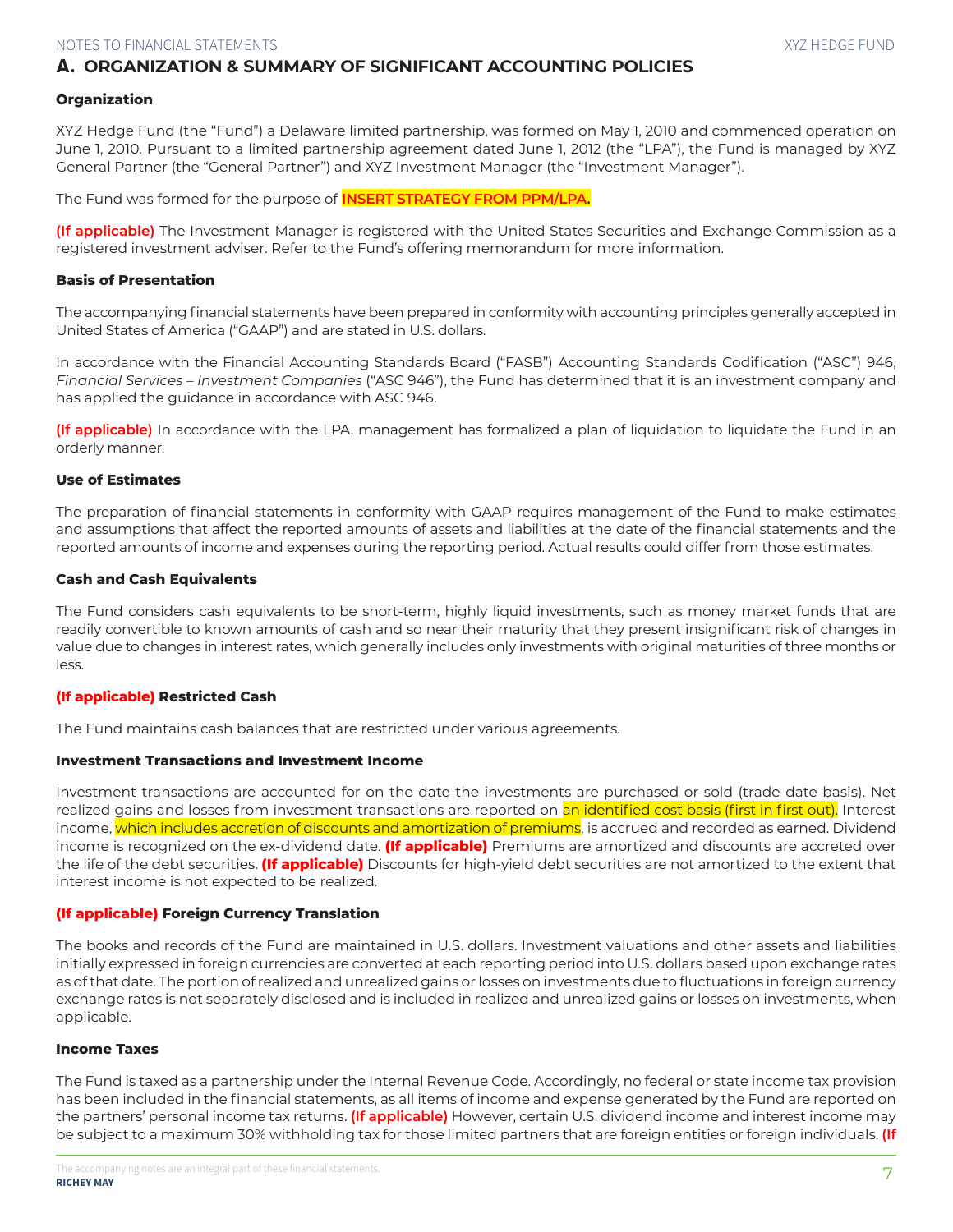**applicable)** Further, certain non-U.S. dividend income may be subject to a tax at prevailing treaty or standard withholding rates with the applicable country or local jurisdiction. The Fund has no federal or state tax examinations in process as of December 31, 2020.

In accordance with ASC 740, *Income Taxes*, the Fund is required to evaluate whether its tax positions taken or expected to be taken are more likely than not to be sustained upon examination by the applicable taxing authority. **(Include the following disclosures only if the Fund has not recognized a liability for unrecognized tax benefits).** As of December 31, 20XX, the General Partner has determined that no provision for income taxes is required for the Fund's financial statements based on review of the Fund's tax positions for all open years. The Fund does not expect that its assessment regarding unrecognized tax benefits will materially change over the next 12 months. However, the Fund's conclusions may be subject to review and adjustment at a later date based on factors including, but not limited to, questioning the timing and amount of deductions, the nexus of income among various tax jurisdictions, compliance with U.S. federal, U.S. state and foreign tax laws, and changes in the administrative practices and precedents of the relevant taxing authorities.

#### **Recent Accounting Pronouncements**

In August 2018, the FASB issued Accounting Standards Update ("ASU") No. 2018-13, *Disclosure Framework – Changes to the Disclosure Requirements for Fair Value Measurements*, which removes, modifies and adds certain disclosure requirements for fair value measurements. Under the guidance, non-public entities are no longer required to disclose the amount of and reasons for transfers between Level 1 and Level 2 of the fair value hierarchy, the policy for timing of transfers between levels of the fair value hierarchy, the valuation processes for Level 3 fair value measurements, and a reconciliation of the opening balances to the closing balances of recurring Level 3 fair value measurements. Adoption of this ASU did not have an impact on the Fund's financial condition or results of operations but resulted in the removal or modification of certain fair value measurement disclosures presented in the Fund's financial statements.

#### **Revenue from Contracts with Customers**

In May 2014, the FASB issued ASU No. 2014-09, *Revenue from Contracts with Customers.* This ASU amends the guidance for revenue recognition, creating the new Accounting Standards Codification Topic 606 (ASC 606). ASC 606 requires the following steps when recognizing revenue:

- **1.** identify the contract with the customer
- **2.** identify performance obligations in the contract
- **3.** determine the transaction price
- **4.** allocate the transaction price to the performance obligations in the contract and
- **5.** recognize revenue when or as performance obligations are satisfied.

The new revenue guidance requires additional disclosures related to the nature, amount, timing and uncertainty of revenue from customer contracts. ASC 606 may be adopted by using one of two methods **1)** retrospective application to each prior reporting period presented or **2)** a modified retrospective approach, requiring the standard be applied only to the most current period presented, with the cumulative effect of initially applying the standard recognized at the date of initial application.

The Fund's implementation assessment included the identification of revenue within the scope of the guidance, as well as the review of terms and conditions of a sample of revenue contracts covering a broad range of vehicles and products. **(Tailor as applicable)** The Fund adopted ASC 606 effective January 1, 2019, using the modified retrospective approach, and no cumulative effect adjustment was required to be recorded. The Fund determined that the new guidance did not have a material impact on the timing of recognition of the Fund's revenue. **(If applicable, disclose any significant impacts from adopting the new standard)**

**(Tailor as applicable)** The majority of the Fund's revenues come from interest and dividend income, investment gains and other sources, including loans and leases, that are outside the scope of ASC 606.

**(Tailor as applicable)** The Fund's services that fall within the scope of ASC 606 include direct investment-related services such as, deposit service charges on deposits, interchange income, wealth management fees, investment brokerage fees, and the sale of real estate owned. These services are presented within Non-Interest Income on the statement of operations and are recognized as revenue as the Fund satisfies its obligation to the customer. Refer to Note X for further discussion on the Fund's accounting policies for revenue sources within the scope of ASC 606.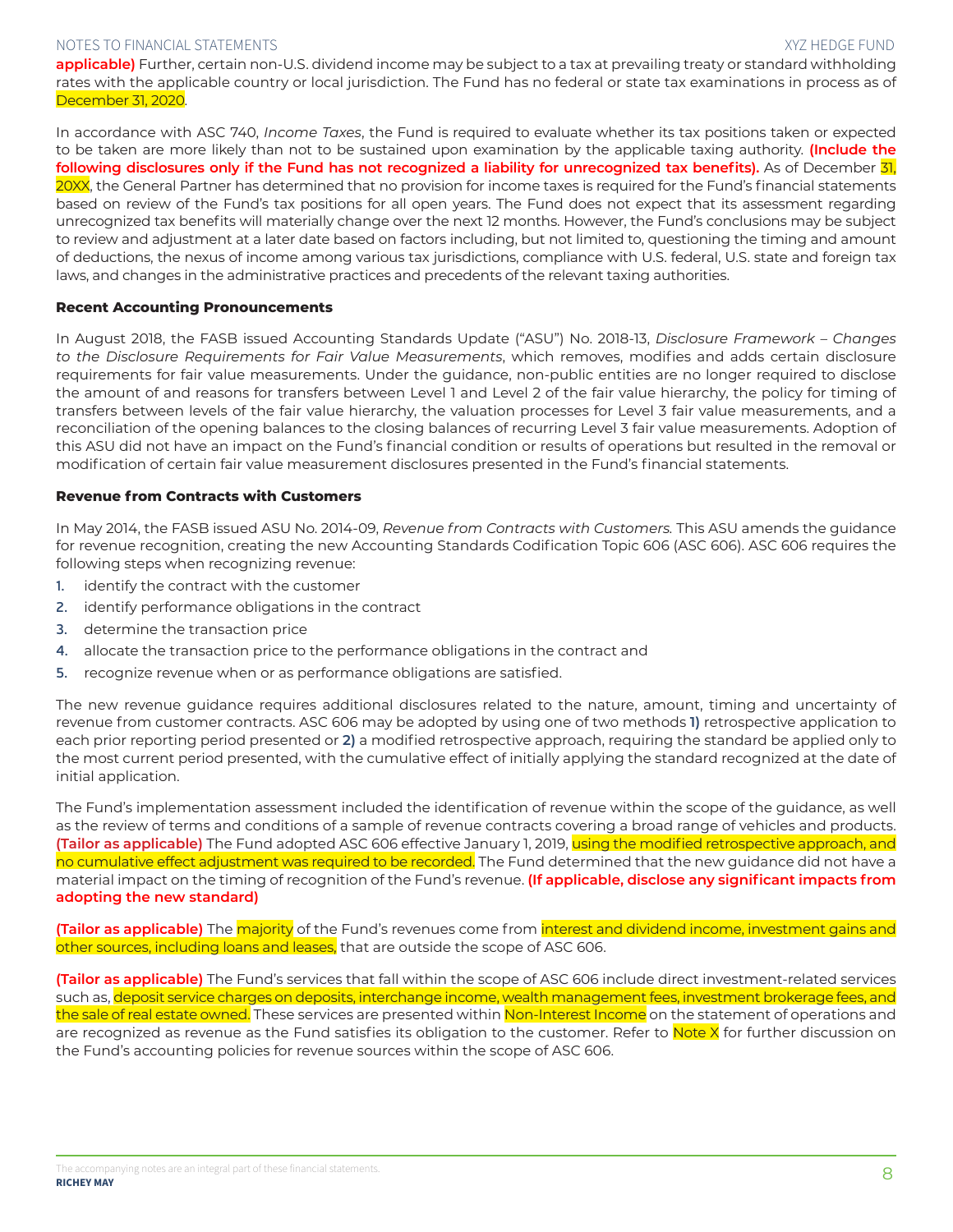# B. **FAIR VALUE MEASUREMENTS**

FASB ASC 820, *Fair Value Measurements and Disclosures* ("ASC 820"), defines fair value as the price that would be received upon sale of an asset or paid upon transfer of a liability in an orderly transaction between market participants at the measurement date and in the principal or most advantageous market for that asset or liability. The fair value should be calculated based on assumptions that market participants would use in pricing the asset or liability, not assumptions specific to the entity.

ASC 820 specifies a hierarchy of valuation techniques based upon whether the inputs to those valuation techniques reflect assumptions other market participants would use based upon the market data obtained from independent sources (observable inputs). In accordance with ASC 820, the following summarizes the fair value hierarchy:

**Level 1 Inputs** – Unadjusted quoted market prices for identical assets and liabilities in an active market that the Fund has the ability to access.

**Level 2 Inputs** – Inputs other than the quoted market prices in active markets that are both observable either directly or indirectly.

**Level 3 Inputs** – Inputs based on prices or valuation techniques that are both unobservable and significant to the overall fair value measurements.

ASC 820 requires the use of observable market data, when available, in making fair value measurements. When inputs used to measure fair value fall within different levels of the hierarchy, the level within which the fair value measurement is categorized is based on the lowest level input that is significant to the fair value measurements. Valuation techniques used need to maximize the use of observable inputs and minimize the use of unobservable inputs.

While the Fund believes its valuation methods are appropriate and consistent with those used by other market participants, the use of different methods or assumptions to estimate the fair value of certain financial statement items could result in a different estimate of fair value at the reporting date. Those estimated values may differ significantly from the values that would have been used had a readily available market for such items existed, or had such items been liquidated, and those differences could be material to the financial statements.

The following is a description of the valuation methodologies used by the Fund for assets and liabilities measured at fair value.

## **Valuation of Securities and Derivatives [SECTION TO BE UPDATED AS APPLICABLE TO FUND AND BE BASED ON FUND SPECIFICS]**

In general, the Fund values exchange traded investments in securities and securities sold short at their last quoted price as of the valuation date. Investments which are not listed on a national exchange are valued at their last closing bid price if owned by the Fund and their last closing ask price if sold short by the Fund.

To the extent these securities are actively traded, and valuation adjustments are not applied, they are categorized in Level 1 of the fair value hierarchy. Securities traded on inactive markets or valued by reference to similar instruments are generally categorized in Level 2 of the fair value hierarchy.

Fixed income securities, such as government, municipal and corporate bonds are valued using quoted prices from active markets, if available, recently executed transactions, or at prices provided by a third-party pricing service. The prices provided by third-party pricing services take into account various factors such as, broker-dealer market price quotations, credit default swap spreads, maturity, interest rates and other characteristics of the fixed income security.

The Fund records its derivative activities at fair value. Gains and losses from derivative contracts are included in net realized gain (loss) from derivative contracts and net change in unrealized appreciation or (depreciation) from derivative contracts in the statement of operations.

Call and put options listed on national security exchanges are valued at their last recorded sales price on the exchange where they are principally traded, or the mid-point between the current "bid" and "ask" prices at the close of business on the valuation date. Changes in the fair value of purchased options are recorded in the statement of operations as unrealized gains and losses. Upfront premiums paid for the purchase of options which expire unexercised are treated by the Fund on the expiration date as realized losses. The change in unrealized gains and losses and realized gains and losses are included in net gain/(loss) on derivatives on the statement of operations.

Futures contracts that are traded on an exchange are valued at their last reported sales price as of the valuation date. Listed futures contracts are generally categorized in Level 1 of the fair value hierarchy.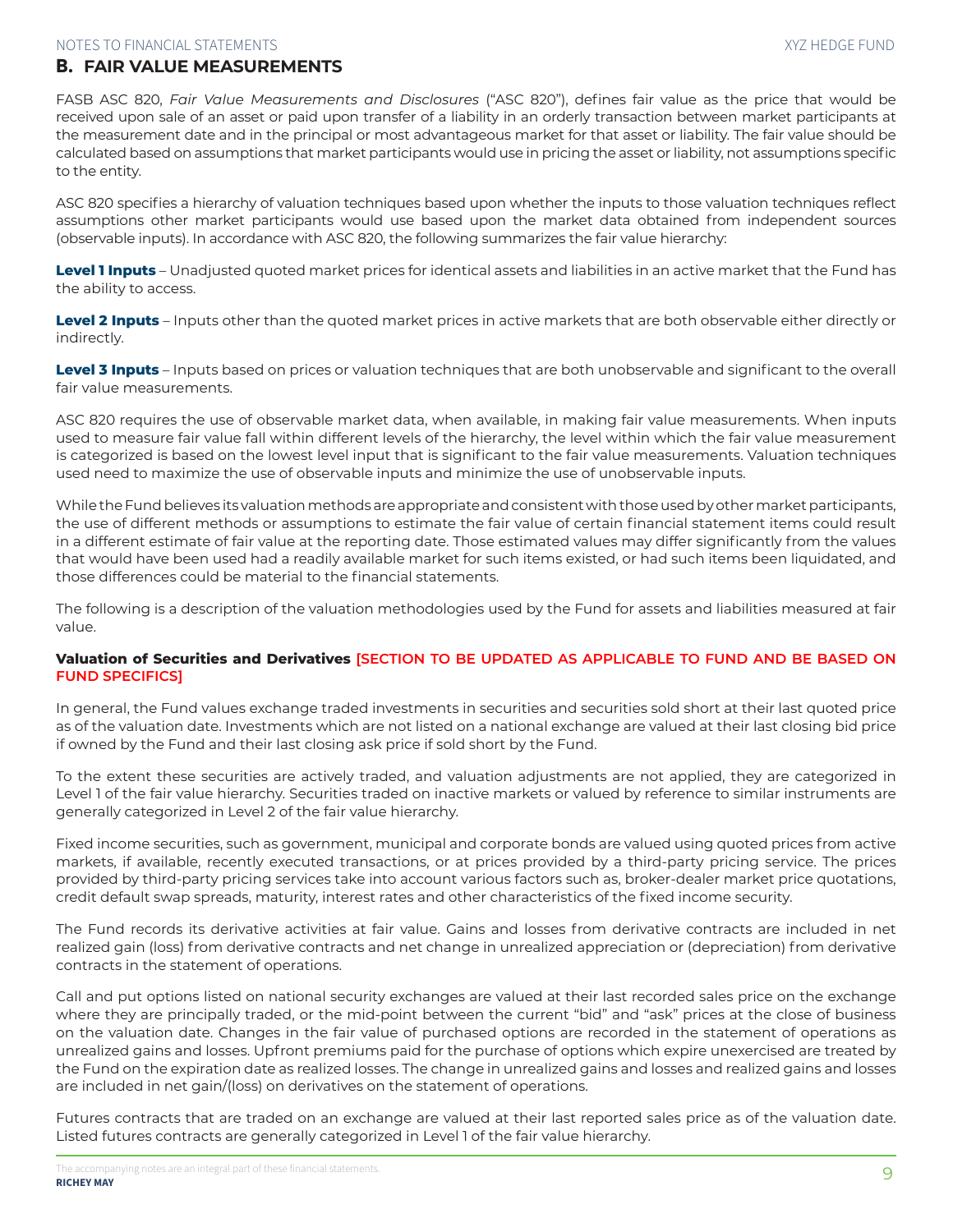Warrants which are traded over-the-counter are valued using the Black-Scholes Model, which takes into account various inputs such as volatility, time to expiration, exercise price, and current underlying stock price. Warrants which are traded on an exchange are valued at their last quoted price as of the valuation date and are generally classified in Level 2 or 3 in the fair value hierarchy.

Contracts for differences are traded on the OTC market. The fair value of contracts for differences is derived by taking the difference between the quoted price of the underlying security and the contract price. Contracts for differences are generally categorized in Level 2 of the fair value hierarchy.

The Fund values exchange traded futures contracts at their last quoted price as of the valuation date. Unrealized gains and losses are recorded in the statement of financial condition. A realized gain or loss occurs on contracts which have been settled. The change in unrealized gains and losses and realized gains and losses are included in net gain/(loss) on derivatives on the statement of operations.

Forward contracts are valued based upon the difference between the contractually agreed upon forward rate and the current price of the underlying commodity or currency as of the valuation date.

Unrealized gains and losses are recorded in the statement of financial condition. A realized gain or loss occurs on contracts which have been settled. The change in unrealized gains and losses and realized gains and losses are included in net gain/ (loss) on derivatives on the statement of operations.

The Fund values interest rate swaps which are traded over-the-counter are valued by the Fund using a net present value calculation of the swap's future cash flows, which takes into account inputs such as time to maturity and interest rates or by prices provided by broker-dealer market price quotations for similar contracts. Interest rate swaps which are traded on an exchange are valued at their last quoted price as of the valuation date. A realized gain or loss occurs on contracts which have been settled. The change in unrealized gains and losses and realized gains and losses are included in net gain/(loss) on derivatives on the statement of operations.

The Fund values credit default swaps which are traded over-the-counter through the use of various modeling techniques which take into account various inputs such as maturity dates, default rates, recovery rates, and interest rate yield curves. Credit default swaps which are traded on an exchange are valued at their last quoted price as of the valuation date. A realized gain or loss occurs on contracts which have been settled. The change in unrealized gains and losses and realized gains and losses are included in net gain/(loss) on derivatives on the statement of operations.

Total return swaps are valued by calculating the notional value(s) of the underlying equity and fixed income securities within the total return swap based on their last quoted price as of the valuation date. A realized gain or loss occurs on contracts which have been settled. The change in unrealized gains and losses and realized gains and losses are included in net gain/(loss) on derivatives on the statement of operations.

Swaption contracts are traded on the OTC market. The fair value of swaption contracts is derived using a pricing model that is widely accepted by marketplace participants. The pricing model takes into account the contract terms (including maturity) as well as multiple inputs, including notional value, interest rates, currency rates and implied volatility. Swaptions are generally categorized as Level 2 or 3 of the fair value hierarchy.

The fair value of bank debt is generally valued using recently executed transactions, market price quotations (where observable) and market observable credit default swap levels. When quotations are unobservable, proprietary valuation models and default recovery analysis methods are employed. Bank debt is categorized in Level 2 or 3 of the fair value hierarchy.

Asset backed securities ("ABS") are pass-through bond securities created by pooling various assets such as, mortgage loans, auto loans, student loans and credit card receivables and then selling interests or participations in the ABS. In some instances, the loan originator will continue to service the underlying loan, or the servicing may be sold to a subsidiary or another institution. Loan originators will usually pool the loans and sell interests in the pools created. By selling ABSs, originators can obtain funds to issue new loans while retaining the servicing rights on the pooled loans. Most ABSs are guaranteed either by federally sponsored agencies or private guarantors. The Fund values ABSs based on market quotations received from third-party pricing sources, such as broker-dealers, when available. If third-party pricing is unavailable, the Fund uses cash flow models, which take into account various factors from the ABS, such as, prepayment rates, default rates, loss severity and expected yields-to-maturity. To the extent that the inputs are observable and timely, the values would be categorized in Level 2 of the fair value hierarchy; otherwise, they would be categorized as Level 3.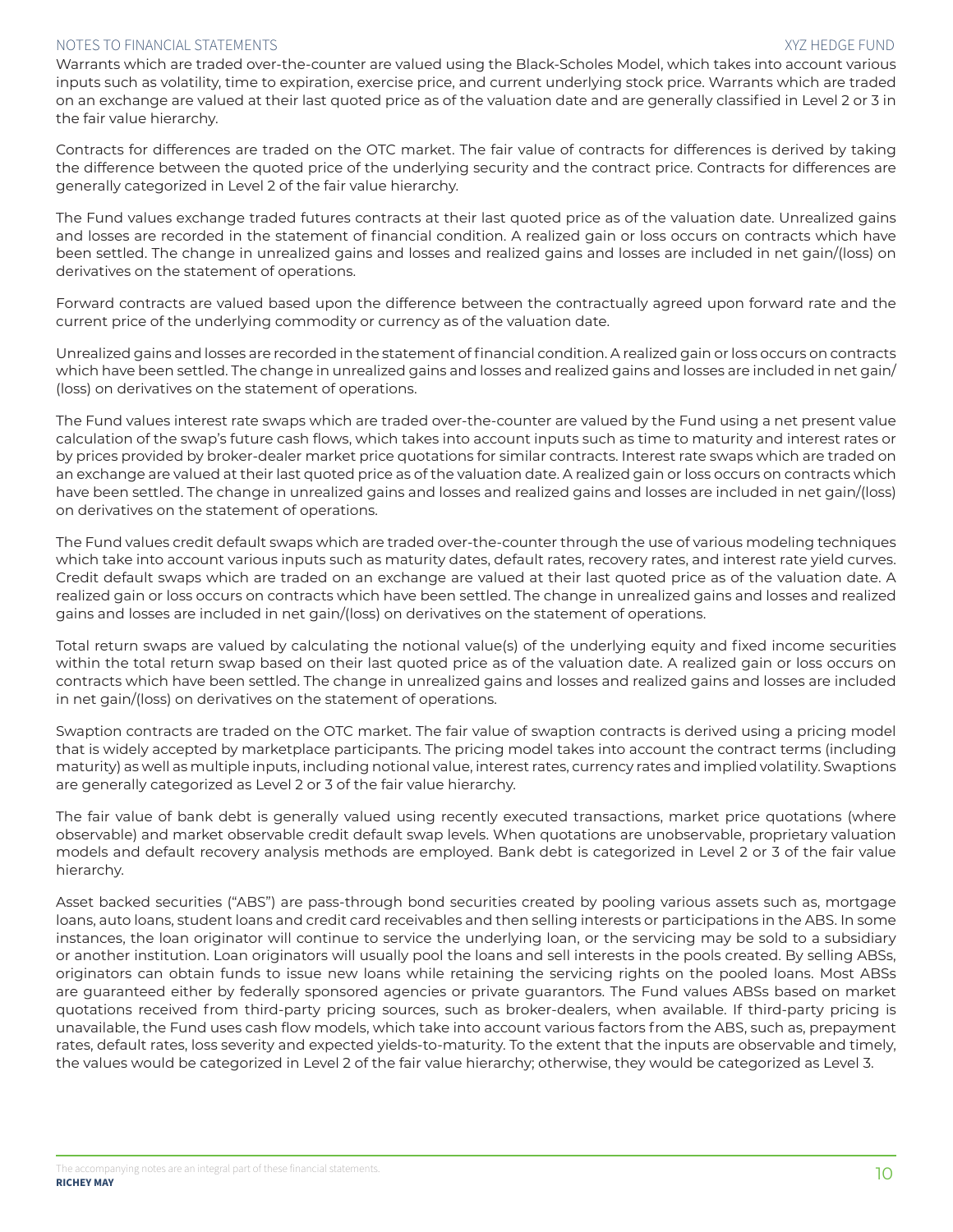Investments in the Collateralized Loan Obligations "CLO" represent direct ownership in the equity tranche of a CLO. CLOs are a form of securitization where payments from multiple small, middle and large business loans are pooled together and passed on to different classes of owners in various tranches; generally referred to as senior, mezzanine and equity tranches. Generally, these securities provide periodic payments to the senior and mezzanine tranches which consist of interest and principal and once the contractual obligations regarding the periodic payments are met, all remaining flowthrough cash is paid to the equity tranche investors in the form of a dividend. CLO's may be valued based on prices of comparable securities or cash flow models that consider inputs including default rates, conditional prepayment rates, loss severity, expected yield to maturity, and other inputs specific to each security.

CLOs are categorized in Level 2 of the fair value hierarchy when inputs are observable and in Level 3 inputs are unobservable.

Transactions involvingpurchasesof securitiesunderagreements toresellaretreatedas collateralizedfinancial transactions and are recorded at their contracted resell amounts. In addition, interest is included in interest receivable and interest payable, respectively. In connection with transactions in agreements to resell, it is the Fund's policy that its custodian take possession of the underlying collateral securities, the fair value of which exceeds the principal amount of the agreements to resell, including accrued interest, at all times. At December 31, 20XX, securities with a fair value of approximately \$X,XXX,XXX were received as collateral for securities purchased under agreements to resell. If the counterparty defaults under agreements to resell and the fair value of the collateral declines, the realization of the collateral by the Fund may be delayed or limited.

Investments in private operating companies may consist of common stock, preferred stock, and debt of privately-owned portfolio companies. The transaction price, excluding transaction costs, is typically the Fund's best estimate of fair value at inception. When evidence supports a change to the carrying value from the transaction price, adjustments are made to reflect expected exit values in the investment's principal market under current market conditions. Ongoing reviews by the Fund's management are based on an assessment of trends in the performance of each underlying investment from the inception date through the most recent valuation date. These assessments typically incorporate valuation techniques that consider the evaluation of arm's-length financing and sale transactions with third parties, an income approach reflecting a discounted cash flow analysis, and a market approach that includes a comparative analysis of acquisition multiples and pricing multiples generated by market participants. In certain instances, the Fund may use multiple valuation techniques for a particular investment and estimate its fair value based on a weighted average or a selected outcome within a range of multiple valuation results. These investments in private operating companies are generally categorized in Level 3 of the fair value hierarchy.

Investments in restricted securities of public companies cannot be offered for sale to the public until the Fund complies with certain statutory requirements. The valuation of the securities by management takes into consideration the type and duration of the restriction, but in no event does the valuation exceed the listed price on a national securities exchange or the NASDAQ national market. Investments in restricted securities of public companies are generally included in Level 2 of the fair value hierarchy. However, to the extent that significant inputs used to determine liquidity discounts are not observable, investments in restricted securities in public companies may be categorized in Level 3 of the fair value hierarchy.

Investments in private investment companies are valued at their net asset value as reported by the underlying funds in accordance with their respective agreements. The Fund applies the practical expedient to its investments in private investment companies on an investment-by-investment basis, and consistently with the Fund's entire position in a particular investment, unless it is probable that the Fund will sell a portion of an investment at an amount different from the net asset valuation.

The valuations of investments in private investment companies are supported by information received from the investee funds such as monthly net asset values, investor reports, and audited financial statements, when available.

## **[Include if the Fund is invested in cryptocurrency related investments, to be based on fund specifics]**

The General Partner has determined to value certain digital assets that are Simple Agreements for Future Tokens, Simple Agreements for Future Equity, Service Token Presale Prepayment Agreements, or Initial Coin Offerings at cost. Management has determined that there have been no material developments related to these digital assets and therefore cost is representative of fair value. The General Partner has determined the value of certain digital assets by applying a discount for the lack of marketability to an observable last reported sales price of a contract, representing a commitment for the future purchase or sale of the digital asset at a specific date. To support the discount for lack of marketability, management may take into consideration the use of an option pricing model that is sensitive to certain key assumptions, such as volatility and time to exit, that are unobservable. The General Partner has also determined to value certain digital assets based on additional financing rounds, market transactions, or public offerings.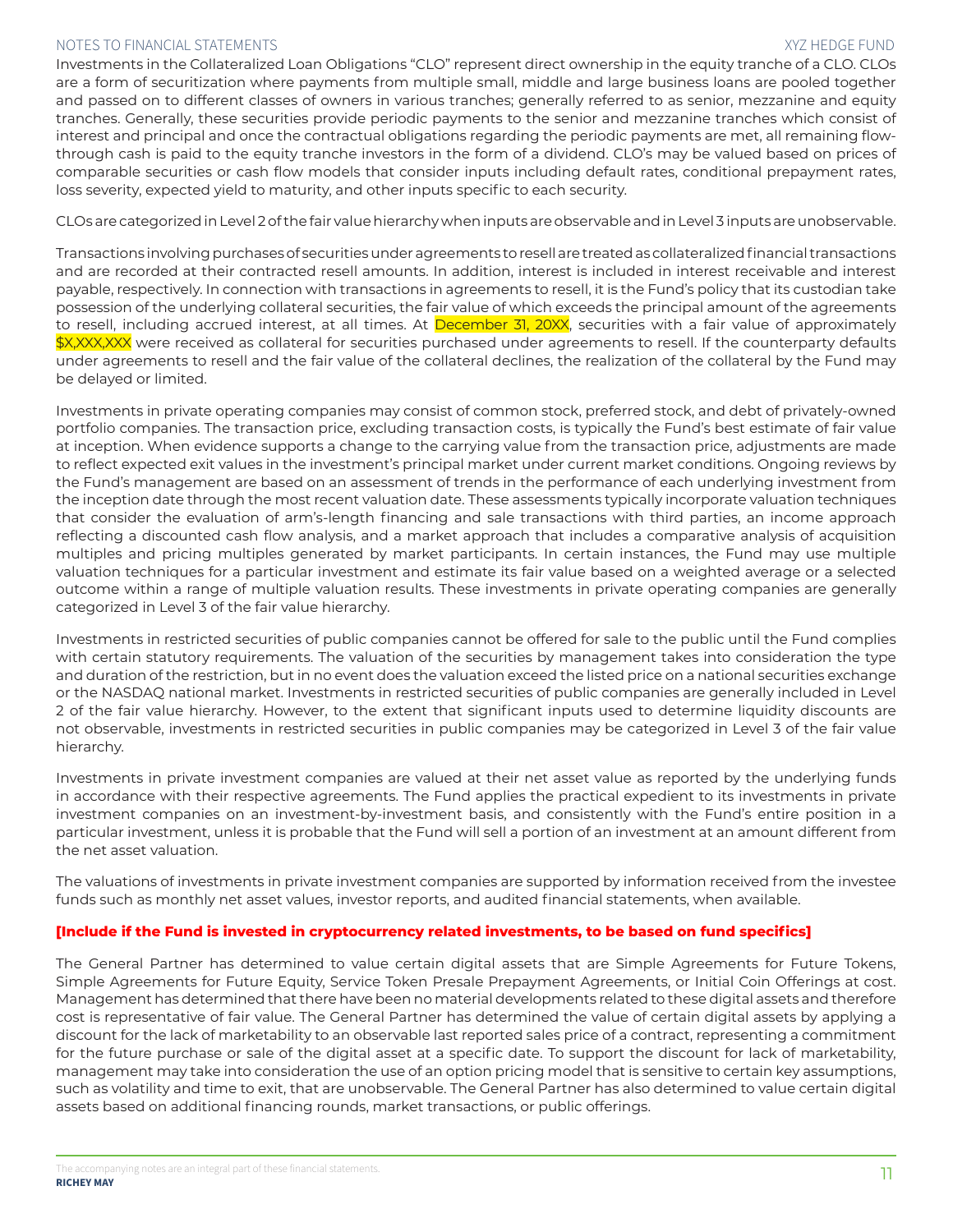The Fund values investments in digital assets at the last reported value using CoinMarketCap (coinmarketcap.com, in United States Dollars) which derives its prices by aggregating the prices from various exchanges. Such investments are classified as Level 2 in the fair value hierarchy. The Fund's investments in digital assets are stated at fair value. Digital assets are generally valued using the price reported by CoinMarketCap as of 11:59 pm UTC on the valuation date, although the General Partner has substantial discretion in determining the value of the Fund's assets. CoinMarketCap is a well-known cryptocurrency market capitalization source in the industry that provides prices for cryptocurrencies using a volume weighted average of prices across the varying exchanges on which they are traded.

For digital assets traded on exchanges, the fair value on any given day will be calculated as the Closing Price (defined as the price at fund-specific Universal Coordinated Time (UTC)) displayed on Coinmarketcap.com or other applicable pricing source in the case of assets listed on the website. The only exception to this policy will be made in the case of assets traded at de minimis levels of liquidity, such that a single large order can cause a material change in the reported price; in these instances, the Fund may, at its sole discretion, apply a discount to the reported price.

For digital assets that are traded on an exchange but at de minimis levels of liquidity such that a single large order can cause a material change in the price, the Fund may apply a discount to the reported price. For futures contracts, exchange traded options contracts or other exchange traded digital assets not appearing on Coinmarketcap.com, the closing price from the exchange on which the asset trades (or in the instance of digital assets trading on multiple exchanges, the closing price from the exchange in which it trades in the greatest volume) shall be utilized.

In the case of otherwise liquid assets that are subject to resale restrictions (i.e. a lock-up), the Fund may discount the market value of the asset to reflect fair and current market values, and, in good faith, maintain the ability to change the valuation of a digital asset based on many factors including, but not limited to, liquidity, trading volume and price movements of the underlying digital asset. Discounts may be applicable from 5%-25% based on marketability or liquidity.

Any digital assets without market valuation information are to be reviewed and priced by management in good faith to reflect the asset's fair and current market value, and supporting documentation maintained. Management will arrange for periodic and frequent reviews of valuation information from whatever source to promptly identify any incorrect, stale, or mispriced digital assets.

Generally speaking, illiquid digital assets such as those acquired via an Initial Coin Offering will be held at the lesser of cost or fair value. There will be a bias to hold these digital assets at cost provided no credible negative information regarding the associated project has been publicized or otherwise come to the Fund's attention that would lead it to conclude the cost of acquiring the digital asset is no longer an appropriate reflection of its value. In the event that management determines it is necessary to adjust the valuation of one of these digital assets, they shall use one or a combination of industry comparable or inputs from a third-party valuation firm to do so.

**[Include if the Fund has investments in private investment companies that are not valued using the practical expedient.]** At December 31, 20XX, the Fund has investments in private investment companies aggregating approximately \$X,XXX,XXX which do not qualify for the practical expedient as it is probable that the Fund will sell a portion of or the entire investment at an amount different from its net asset valuation. These investments were valued using discounts ranging from XX% to XX% of their stated net asset valuations and were determined based on the Fund's estimates of third-party transactions and quotations and historical cost.

Investments in special purpose vehicles ("SPVs") are either offshore private investment companies or United States corporations that invest directly or indirectly through joint ventures or United States limited liability companies in private equity or debt securities, real estate or intangible property. If a SPV is accounted for as an investment company, the Fund generally values the investment, as a practical expedient, using the net asset values provided by the SPV when the net asset value is calculated in a manner consistent with GAAP for investment companies. The Fund applies the practical expedient to eligible SPVs on an investment-by-investment basis and consistently with the Fund's entire position in a particular investment, unless it is probable that the Fund will sell a portion of an investment at an amount different from the net asset value of the investment. If a SPV is not accounted for as an investment company, the SPV may be valued in its entirety using an income approach or a market approach. In certain instances, a SPV may be valued based on the evaluation of the net assets of the SPV, whereby the assets and liabilities of the SPV are valued based on each underlying investment within the SPV, incorporating valuations that consider the evaluation of financing and sale transactions with third parties, expected cash flows and market-based information, including comparable transactions and performance multiples, among other factors.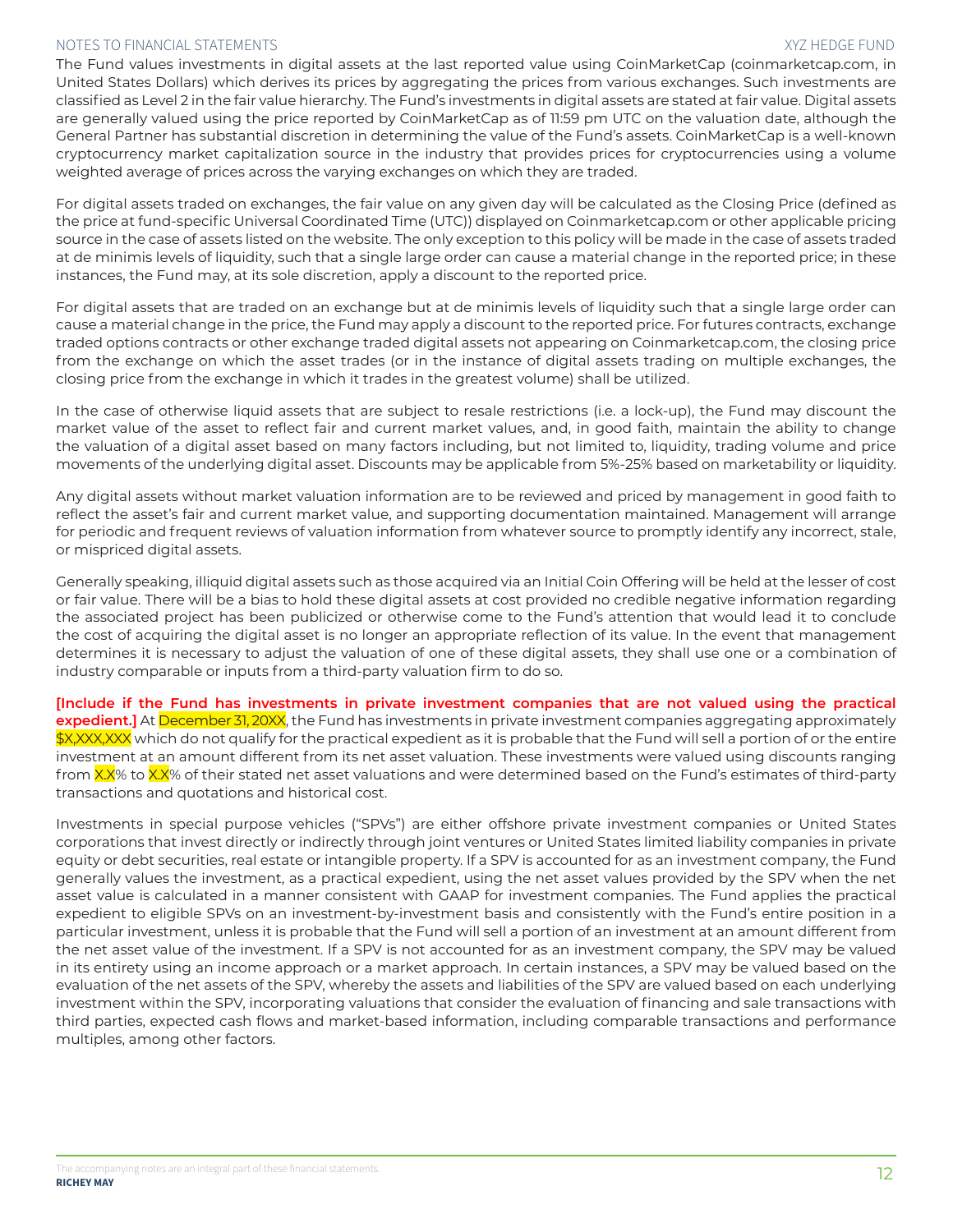The following tables present information about the Fund's assets and liabilities shown by major category within the fair value hierarchy as of December 31, 20XX:

|                                                | <b>Assets at Fair Value</b> |         |              |         |    |                          |    |  |    |       |
|------------------------------------------------|-----------------------------|---------|--------------|---------|----|--------------------------|----|--|----|-------|
| Investments measured<br>at net asset value     |                             |         |              |         |    |                          |    |  |    |       |
| Description                                    |                             | Level 1 |              | Level 2 |    | Level 3                  |    |  |    | Total |
|                                                |                             |         |              |         |    |                          |    |  |    |       |
| <b>Investment in securities:</b>               |                             |         |              |         |    |                          |    |  |    |       |
| Common stock                                   | $\mathbb{S}$                |         | $\mathbb{S}$ |         | \$ |                          | \$ |  | \$ |       |
| Preferred stock                                |                             |         |              |         |    | $\overline{\phantom{a}}$ |    |  |    |       |
| Digital assets                                 |                             |         |              |         |    |                          |    |  |    |       |
| Municipal bonds                                |                             |         |              |         |    |                          |    |  |    |       |
| Government bonds                               |                             |         |              |         |    |                          |    |  |    |       |
| Asset-backed securities                        |                             |         |              |         |    |                          |    |  |    |       |
| <b>Total investment in securities</b>          |                             |         |              |         |    |                          |    |  |    |       |
|                                                |                             |         |              |         |    |                          |    |  |    |       |
| <b>Derivative contracts:</b>                   |                             |         |              |         |    |                          |    |  |    |       |
| Credit default swaps                           |                             |         |              |         |    |                          |    |  |    |       |
| Equity swaps                                   |                             |         |              |         |    |                          |    |  |    |       |
| Interest rate swaps                            |                             |         |              |         |    |                          |    |  |    |       |
| Call options                                   |                             |         |              |         |    |                          |    |  |    |       |
| Put options                                    |                             |         |              |         |    |                          |    |  |    |       |
| Forward contracts                              |                             |         |              |         |    |                          |    |  |    |       |
| Futures contracts                              |                             |         |              |         |    |                          |    |  |    |       |
| <b>Total derivative contracts</b>              |                             |         |              |         |    | $\blacksquare$           |    |  |    |       |
|                                                |                             |         |              |         |    |                          |    |  |    |       |
| Investments in private investment<br>companies |                             |         |              |         |    |                          |    |  |    |       |
| Total assets at fair value                     | \$                          |         | \$           |         | \$ |                          | \$ |  | \$ |       |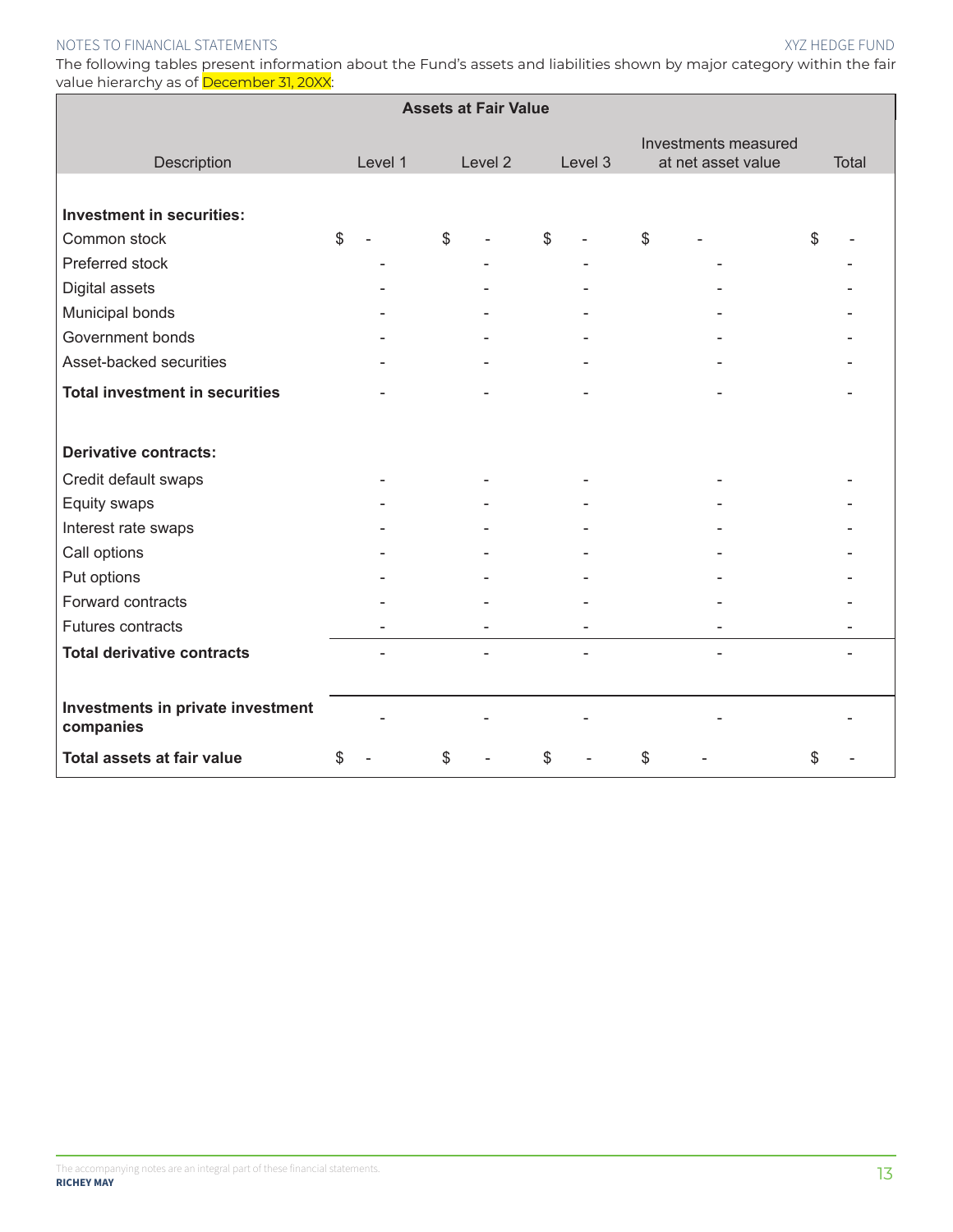| <b>Liabilities at Fair Value</b>       |    |         |    |         |              |         |    |       |
|----------------------------------------|----|---------|----|---------|--------------|---------|----|-------|
| Description                            |    | Level 1 |    | Level 2 |              | Level 3 |    | Total |
| <b>Securities sold short:</b>          |    |         |    |         |              |         |    |       |
| Common stock                           | \$ |         | \$ |         | $\mathbb{S}$ |         | \$ |       |
| Preferred stock                        |    |         |    |         |              |         |    |       |
| Digital assets                         |    |         |    |         |              |         |    |       |
| <b>Total securities sold short</b>     |    |         |    |         |              |         |    |       |
|                                        |    |         |    |         |              |         |    |       |
| <b>Derivative contracts:</b>           |    |         |    |         |              |         |    |       |
| Credit default swaps                   |    |         |    |         |              |         |    |       |
| Equity swaps                           |    |         |    |         |              |         |    |       |
| Interest rate swaps                    |    |         |    |         |              |         |    |       |
| Call options                           |    |         |    |         |              |         |    |       |
| Put options                            |    |         |    |         |              |         |    |       |
| Forward contracts                      |    |         |    |         |              |         |    |       |
| Futures contracts                      |    |         |    |         |              |         |    |       |
| <b>Total derivative contracts</b>      |    |         |    |         |              |         |    |       |
| <b>Total liabilities at fair value</b> | \$ |         | \$ |         | \$           |         | \$ |       |

There were no transfers between levels during the year ended December 31, 20XX.

**Alternatively, investments valued based on practical expedient can be omitted from the table above, and the following disclosure could be included:**

At December 31, 20XX, the Fund had investments in private investment companies aggregating approximately \$X,XXX,XXX which were measured using their net asset value as a practical expedient, which are not included in the fair value hierarchy shown above.

The following table shows Level 3 activity for the year ended December 31, 20XX:

|                            |   | <b>Private preferred stock</b> |    | <b>Private common stock</b> |
|----------------------------|---|--------------------------------|----|-----------------------------|
| Purchases                  | S | $\overline{\phantom{0}}$       | ۰D | -                           |
| Proceeds from distribution |   | -                              |    | -                           |

## **[THIS NOTE TO BE UPDATED BASED ON FUND SPECIFICS]**

The Fund has established valuation processes and policies for its Level 3 investments to ensure that the methods used are fair and consistent in accordance with ASC 820. The Fund has formed a valuation committee consisting of senior employees of the Investment Manager, which meet on a monthly basis to review the valuations of the Level 3 investments to ensure that the valuation methods are appropriate. The valuation committee performs reviews of the Level 3 investments' valuations, which include back testing of investments sold compared to prior valuations, and reviewing any significant price changes reported from the prior period. When a Level 3 investment has a significant price change, the valuation committee reviews relevant market data to substantiate the price change. Investments which are valued by a third-party pricing service are compared to internal valuations developed by management.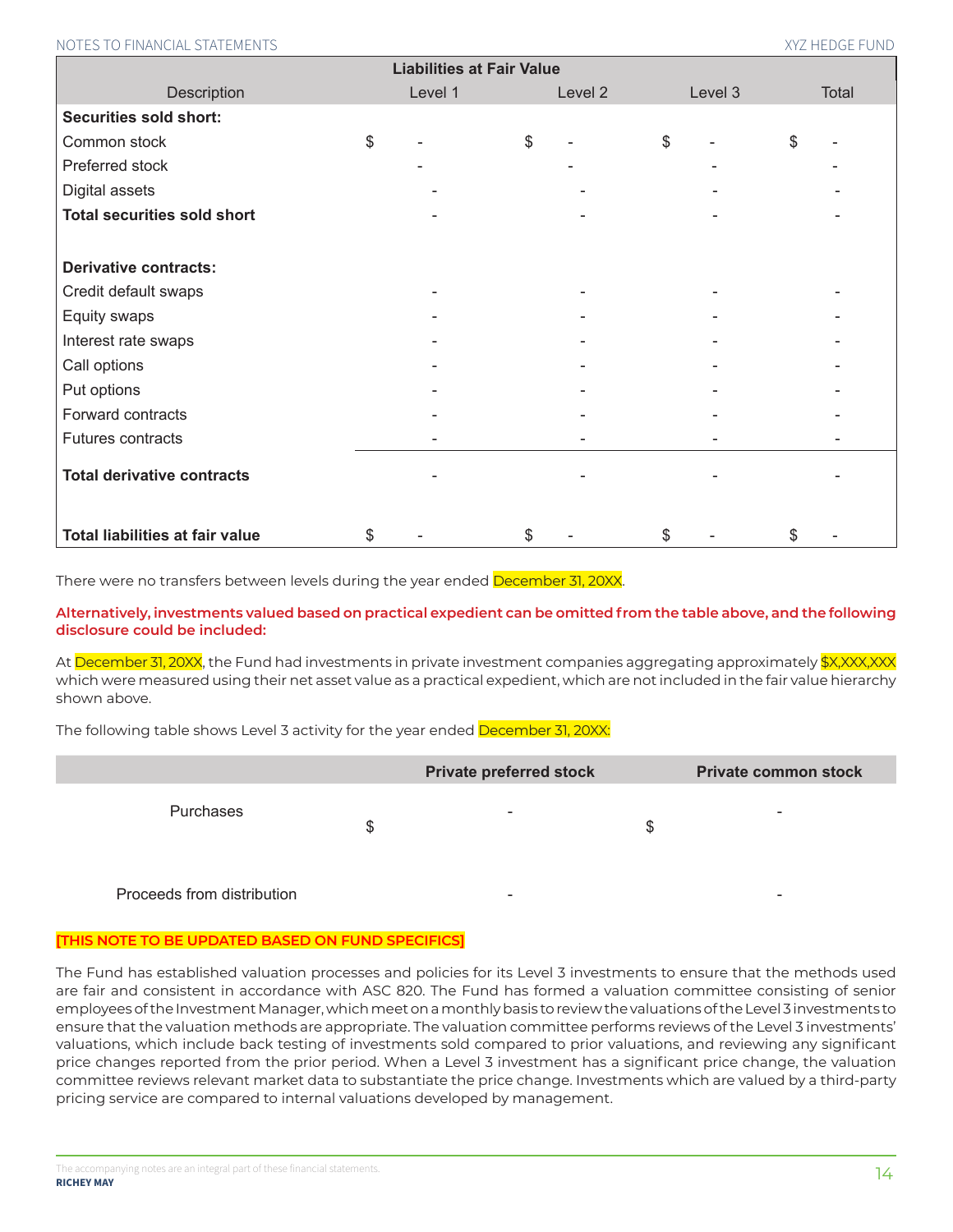The following table presents quantitative information regarding the significant unobservable inputs the Fund uses to determine the fair value of Level 3 investments held as of December 31, 20XX:

| <b>Investment type</b>                | <b>Fair Value</b> | <b>Valuation technique</b> | Unobservable<br>input   | Range<br>(weighted average) |
|---------------------------------------|-------------------|----------------------------|-------------------------|-----------------------------|
| Mortgage-backed securities            | \$250,000         | Discounted cash<br>flows   | Yield-to-maturity       | 5%-10% (8%)                 |
| Direct private equity invest-<br>ment | \$475,000         | Market approach            | <b>EBITDA</b> multiples | $10-13(11.8)$               |

**(If applicable)** The remaining Level 3 investments held by the Fund have been valued using unadjusted observable inputs such as third-party transactions.

# **C. DERIVATIVE INSTRUMENTS**

**(THESE NOTES TO BE UPDATED AS APPLICABLE TO FUND AND BE BASED ON FUND SPECIFICS)**

#### **Derivative Instruments**

FASB ASC 815-25, *Derivatives and Hedging* requires that all derivatives be recognized as assets or liabilities in the statement of financial condition and measured at fair value and all changes in fair value be recognized in the statement of operations. The Fund enters into derivative instruments such as futures contracts, forward contracts, warrants, option contracts and swaps as part of its investment strategy.

#### **Futures Contracts (If Applicable)**

The Fund may enter into futures contracts as part of its investment strategy, or to hedge against changes in commodity prices, equity prices or interest rates. Futures contracts are traded on various exchanges and represent a commitment by the Fund for a future purchase or sale of an asset at a specified price and date.

To initiate a futures contract, the Fund is required to make an initial margin deposit in an amount established by the various exchanges with a futures commission merchant who is registered under the Commodity Exchange Act. The initial margin deposit, which may include cash or other securities, varies according to factors such as the specific commodity or security, whether the Fund is speculating or hedging, and current market conditions. Each day, the Fund makes or receives payments from the margin account based upon the change in value of the futures contracts, which is equal to the gain or loss. The Fund is exposed to commodity risk, equity risk and interest rate risk due to trading in futures contracts.

## **Forward Contracts (If Applicable)**

The Fund may enter into forward contracts as part of its investment strategy, or to hedge against changes in commodity prices, equity prices, foreign exchange rates or interest rates. A forward contract is a legal contract between two parties to purchase and sell a specified quantity of a financial instrument or commodity at a price specified now, with delivery and settlement at a specified future date. Forward contracts are not exchange traded and may expose the Fund to credit risk should the counterparty be unable to meet the terms of the forward contract. In addition, the Fund is exposed to commodity price, equity price, foreign exchange risk and interest rate risk due to trading in forward contracts.

## **Warrants (If Applicable)**

The Fund may purchase warrants as part of its investment strategy or may receive warrants in addition to purchases in convertible debt or convertible preferred equity. A warrant is a security giving the Fund the right, but not the obligation, to purchase shares in a company at a set price, and within a specified time period. Investment in warrants allow the Fund to make potential gains, should the underlying equity price exceed the set purchase price, while the potential loss is limited to the cost of the warrants. Warrants may expose the Fund to credit risk should the counterparty be unable to meet the terms of the contract.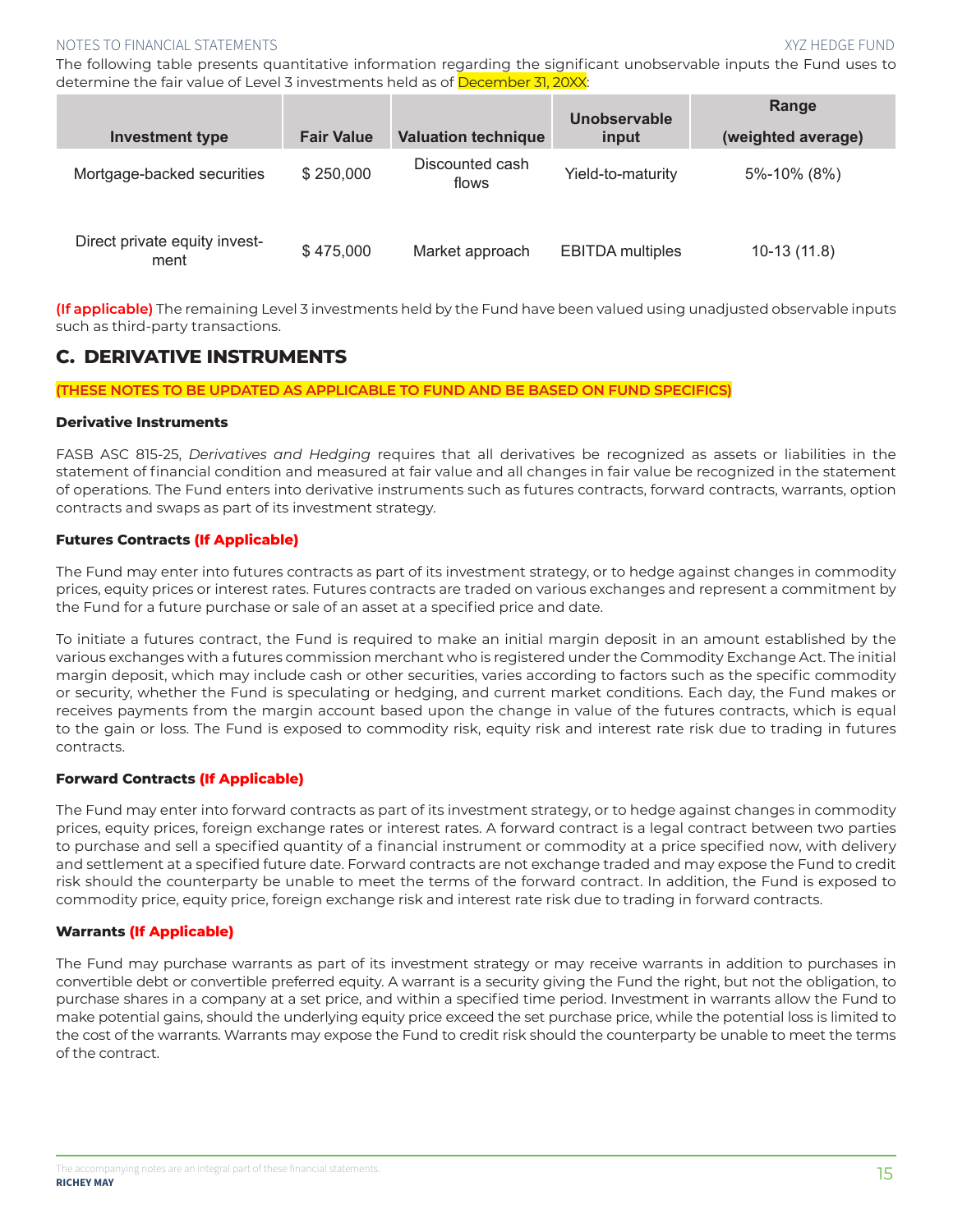#### **Call and Put Options (If Applicable)**

The Fund may enter into option contracts as part of its investment strategy, or to hedge against changes in equity prices. Call and put options are contracts giving its owner the right, but not the obligation, to buy (call) or sell (put) a specified item at a fixed strike price either during a specified period or on a specified date. Options may be exchange traded or over the counter. When the Fund purchases an option, it pays a premium fee to the seller, which is nonrefundable.

Purchases of call options allow the Fund to make potential gains, should the underlying equity price exceed the strike price, while the potential loss is limited to the premium paid on the call options. Purchases of put options allow the Fund to make potential gains, should the strike price exceed the underlying equity, while the potential loss is limited to the premium paid on the call options. Call options written allow the Fund to make potential gains on the premiums received, should the strike price exceed the underlying equity price, while the potential loss is unlimited. Put options written allow the Fund to make potential gains on the premiums received, should the underlying equity price exceed the strike price, while the potential loss is limited to the number of options written and the underlying strike price.

Options which are traded over the counter may expose the Fund to credit risk should the counterparty be unable to meet the terms of the contract. In addition, the Fund is exposed to equity price risk.

#### **Contracts for Differences (If Applicable)**

TheFundentersintocontractsfordifferencesarrangementswithafinancialinstitution.Contractsfordifferencesarrangements involve an agreement by the Fund and a counterparty to exchange the difference between the opening and closing price of the position underlying the contract, which is generally an equity security. Therefore, amounts required for the future satisfaction of the contracts for differences may be greater or less than the amount recorded.

#### **Swap Contracts**

#### **Interest rate swaps (If Applicable)**

The Fund may enter into interest rate swap contracts as part of its investment strategy, or to hedge against changes in interest rates. Interest rate swaps are an agreement between the Fund and a counterparty to exchange cash flows based on the difference between two interest rates, applied to a notional principal amount for a specified period. The Fund is exposed to credit risk, which is mitigated by requiring the counterparty to post collateral. In addition, the Fund is exposed to interest rate risk.

#### **Total return swaps (If Applicable)**

The Fund may enter into total return swaps either to manage its exposure to the market or certain sectors of the market, or to create exposure to certain equities to which it is otherwise not exposed.

Total return swaps involve an exchange of cash flows based on a commitment to pay an amount based on a referenced interest rate in exchange for a market-linked return, both based on a notional amount. The market linked return may include, among other things, the total return of a security or index. Entering into total return swaps involves varying degrees of risk, including the possibility that there is no liquid market for the contracts, the counterparty to the swap may default on its obligation to perform, and there may be unfavorable changes in fair value. The Fund's total return swap contracts are scheduled to terminate from 20XX through 20XX.

#### **Equity swaps (If Applicable)**

The Fund may enter into equity swap contracts as part of its investment strategy, or to hedge against changes in equity prices. Equity swaps allow for the exchange of cash flows which are based on a commitment by one party to pay interest in exchange for a return calculated on equity price movements on a specified notional amount. Equity swaps may expose the Fund to credit risk should the counterparty be unable to meet the terms of the contract. In addition, the Fund is exposed to equity price risk.

#### **Currency swaps (If Applicable)**

The Fund may enter into currency swap contracts as part of its investment strategy, or to hedge against changes in foreign exchange rates. A currency swap is an agreement between two parties to exchange two different currencies with an agreement to reverse the exchange at a later date at specified exchange rates. The exchange of currencies at the inception date of the contract takes place at the current spot rate. The re-exchange at maturity may take place at the same exchange rate, a specified rate, or the then current spot rate. Currency swapsmay expose the Fund to credit risk should the counterparty be unable to meet the terms of the contract. In addition, the Fund is exposed to foreign exchange risk.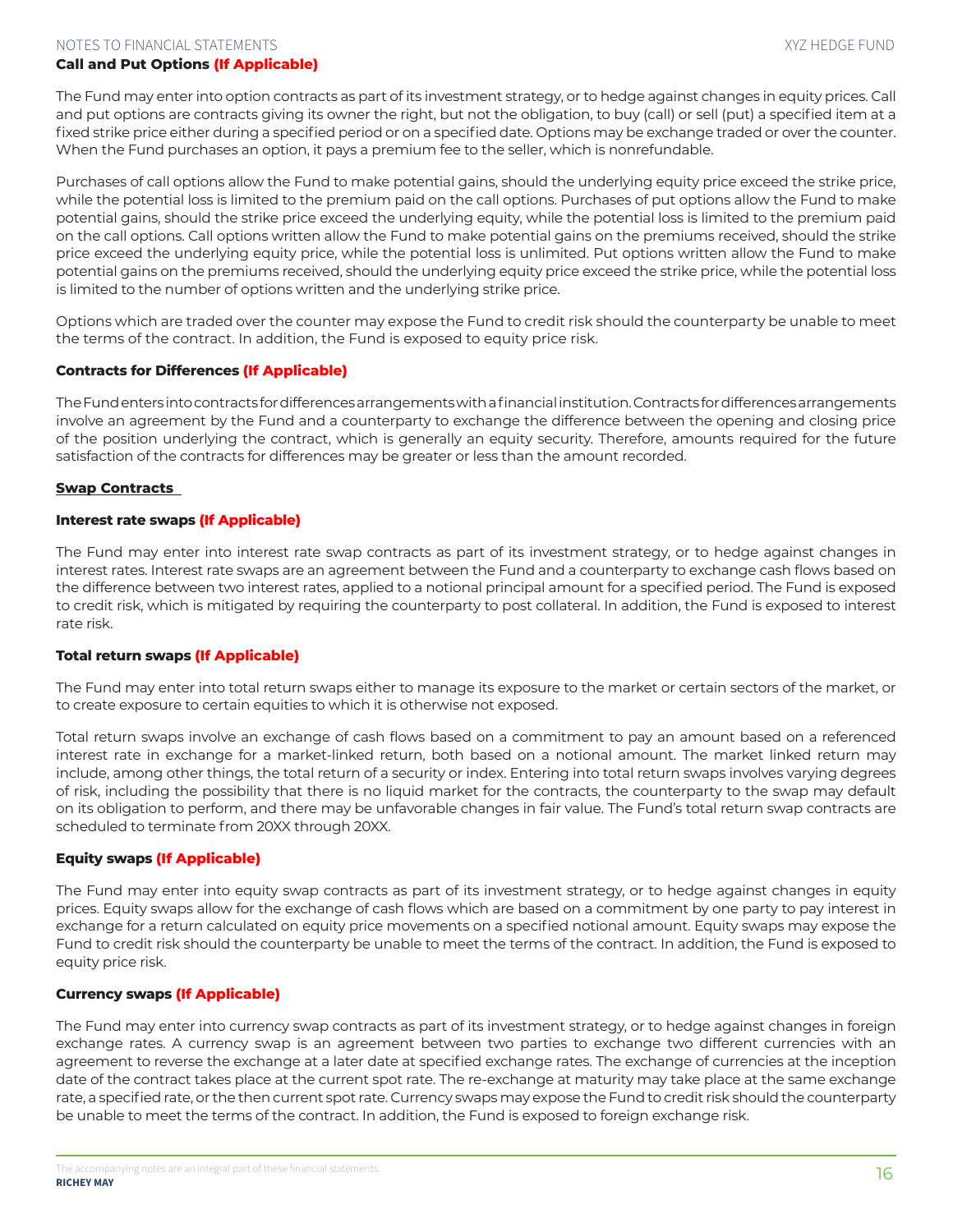#### **Credit default swaps (If Applicable)**

The Fund may enter into credit default swap contracts as part of its investment strategy, or to hedge against the risk of default of a specific company or sovereign debt. A credit default swap is also referred to as a credit derivative contract, where the purchaser of the swap makes premium payments to the seller until the maturity date of a contract. The seller agrees to compensate the buyer if a specified third party, such as a company or sovereign nation defaults on their debt.

#### **Swaptions (If Applicable)**

The Fund may enter into swaptions to manage exposure to fluctuations in interest rates and to enhance portfolio yield. Swaptions represent an option that gives the purchaser the right, but not the obligation, to enter into a previously agreed upon swap contract on a future date. Swaptions are marked to market daily based upon quotations from market makers. When the Fund writes a swaption, the premium received is recorded as a liability and is subsequently adjusted to the current fair value of the swaption. A gain or loss is recognized when the swaption contract expires or is closed.

Premiums received from writing swaptions that expire are treated by the Fund as realized gains from swaptions written. The writer of the swaption bears the market risk arising from any change in index values or interest rates. The Fund's swaption contracts are scheduled to terminate from 20XX through 20XX.

#### **Credit-risk-related contingent features (If Applicable)**

The Fund enters into agreements with counterparties in which it trades derivatives instruments that contain credit-riskrelated contingent features, such as covenants and other provisions, which may be trigged should the Fund be in a net liability position with its counterparties. As of December 31, 20XX, the Fund's aggregate fair value of derivative positions with credit-risk-related contingent features that are in a net liability position are \$X,XXX,XXX, in which the Fund has posted collateral of **\$X,XXX,XXX** in the normal course of business. If such credit-risk-related contingent features were triggered, the Fund would be required to post additional collateral with the counterparties of \$X,XXX,XXX. For the year ended <mark>December</mark> 31, 20XX, no such credit-risk-related contingent features were triggered.

Additionally, counterparties may immediately terminate these agreements and the related derivative contracts if the Fund fails to maintain sufficient asset coverage for its contracts, or its net assets decline by stated percentages or amounts. **(If applicable)** As of December 31, 20XX, the termination values of these derivative contracts were approximately \$XX,000 less than their fair values.

#### **[If Fund is selling credit protection via credit default swaps, add the following paragraph.]**

In the event that certain specified credit events occur, the maximum potential amount of future undiscounted payments that the Fund would be required to pay under its credit default swaps sold would be \$XXX,XXX at December 31, 20XX. However, if the Fund was required to make payments under its credit default swaps sold, it would be entitled to certain assets owned by the entities that collateralize the reference obligations. The Fund cannot reasonably estimate the value of the recourse provisions of such contracts. The assumed value of the assets may diminish materially, and such assets may not be recovered under certain circumstances.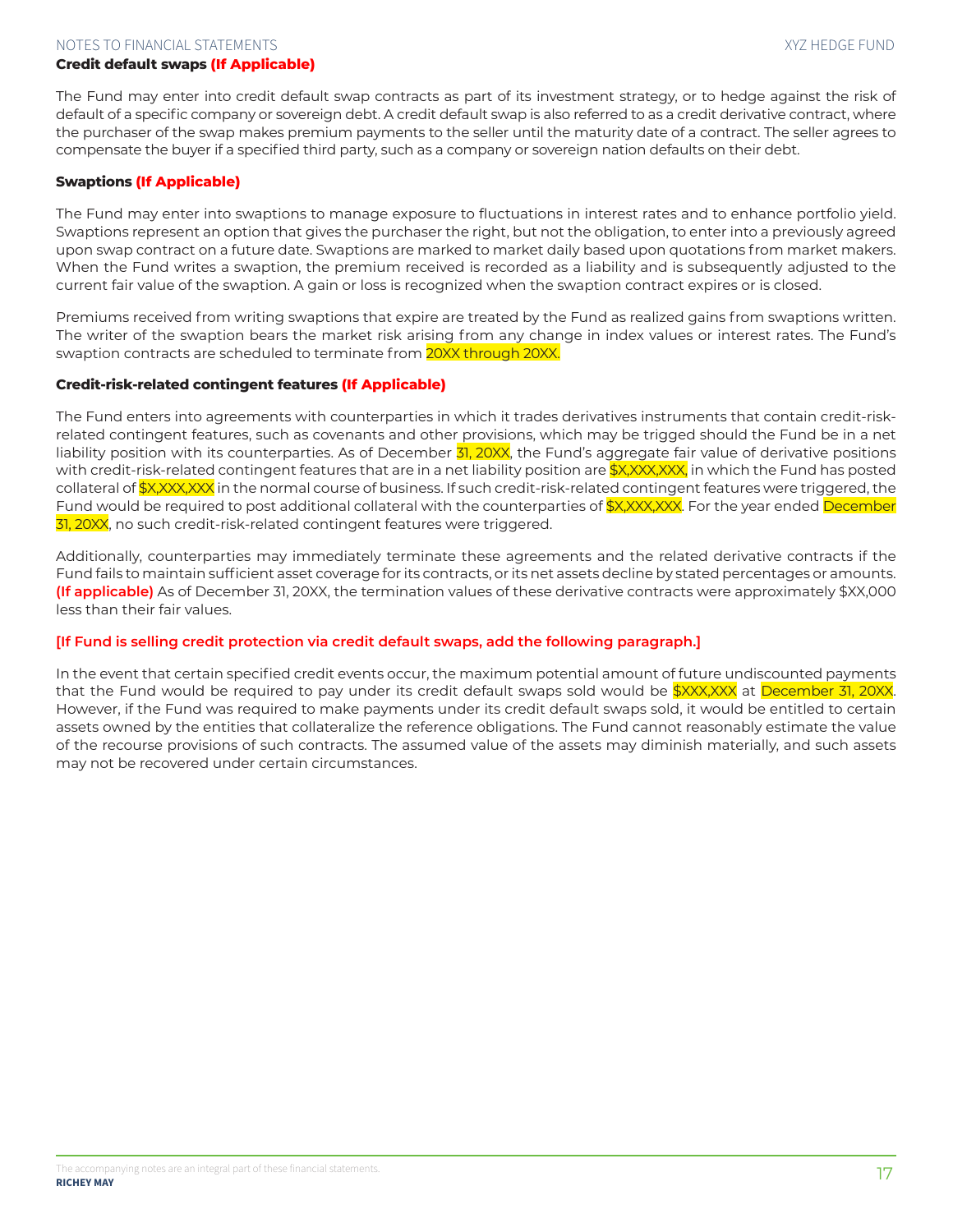The following table illustrates the Fund's volume of derivative investments based on the number of contracts held and the notional values as of December 31, 20XX, classified by the primary underlying risks:

|                                | Number of contracts held |              | <b>Gross notional exposure</b> |              |  |  |
|--------------------------------|--------------------------|--------------|--------------------------------|--------------|--|--|
| <b>Primary underlying risk</b> | Long                     | <b>Short</b> | Long                           | <b>Short</b> |  |  |
| <b>Interest rate</b>           |                          |              |                                |              |  |  |
| Derivative type 1              |                          |              | \$                             | \$           |  |  |
| Derivative type 2              |                          |              |                                |              |  |  |
|                                |                          |              |                                |              |  |  |
| Foreign exchange rate          |                          |              |                                |              |  |  |
| Derivative type 1              |                          |              |                                |              |  |  |
| Derivative type 2              |                          |              |                                |              |  |  |
|                                |                          |              |                                |              |  |  |
| <b>Equity price</b>            |                          |              |                                |              |  |  |
| Derivative type 1              |                          |              |                                |              |  |  |
| Derivative type 2              |                          |              |                                |              |  |  |
|                                |                          |              |                                |              |  |  |
| <b>Commodity price</b>         |                          |              |                                |              |  |  |
| Derivative type 1              |                          |              |                                |              |  |  |
| Derivative type 2              |                          |              |                                |              |  |  |
|                                |                          |              |                                |              |  |  |
| <b>Credit</b>                  |                          |              |                                |              |  |  |
| Derivative type 1              |                          |              |                                |              |  |  |
| Derivative type 2              |                          |              |                                |              |  |  |
|                                |                          |              |                                |              |  |  |
| <b>Other</b>                   |                          |              |                                |              |  |  |
| Derivative type 1              |                          |              |                                |              |  |  |
| Derivative type 2              |                          |              |                                |              |  |  |
|                                |                          |              |                                |              |  |  |
| <b>Totals:</b>                 | $\overline{\phantom{0}}$ |              | \$                             | \$           |  |  |

Notional amounts for options are based on the number of contracts times the fair value of underlying investments.

**[Consider calculating and disclosing average notional amounts and number of contracts when year-end amounts are not indicative of the overall volume throughout the year and/or there are no derivatives held as of year-end but there is material net gain (loss) from derivatives for the year.] [Optional language:** The Fund considers the volume at December 31, 20XX to be an accurate representation of the volume of derivative activities during the year ended December 31, 20XX.

**[If applicable - for derivative types that were traded during the year and are included on the gain/loss table but are not held at year end]** The Fund may utilize certain types of derivative contracts from time to time to create, or hedge exposures, relative to unique circumstances in the market. As such, the Fund has excluded these derivative types from the above table, as they are not representative of the Fund's regular trading activity throughout the year.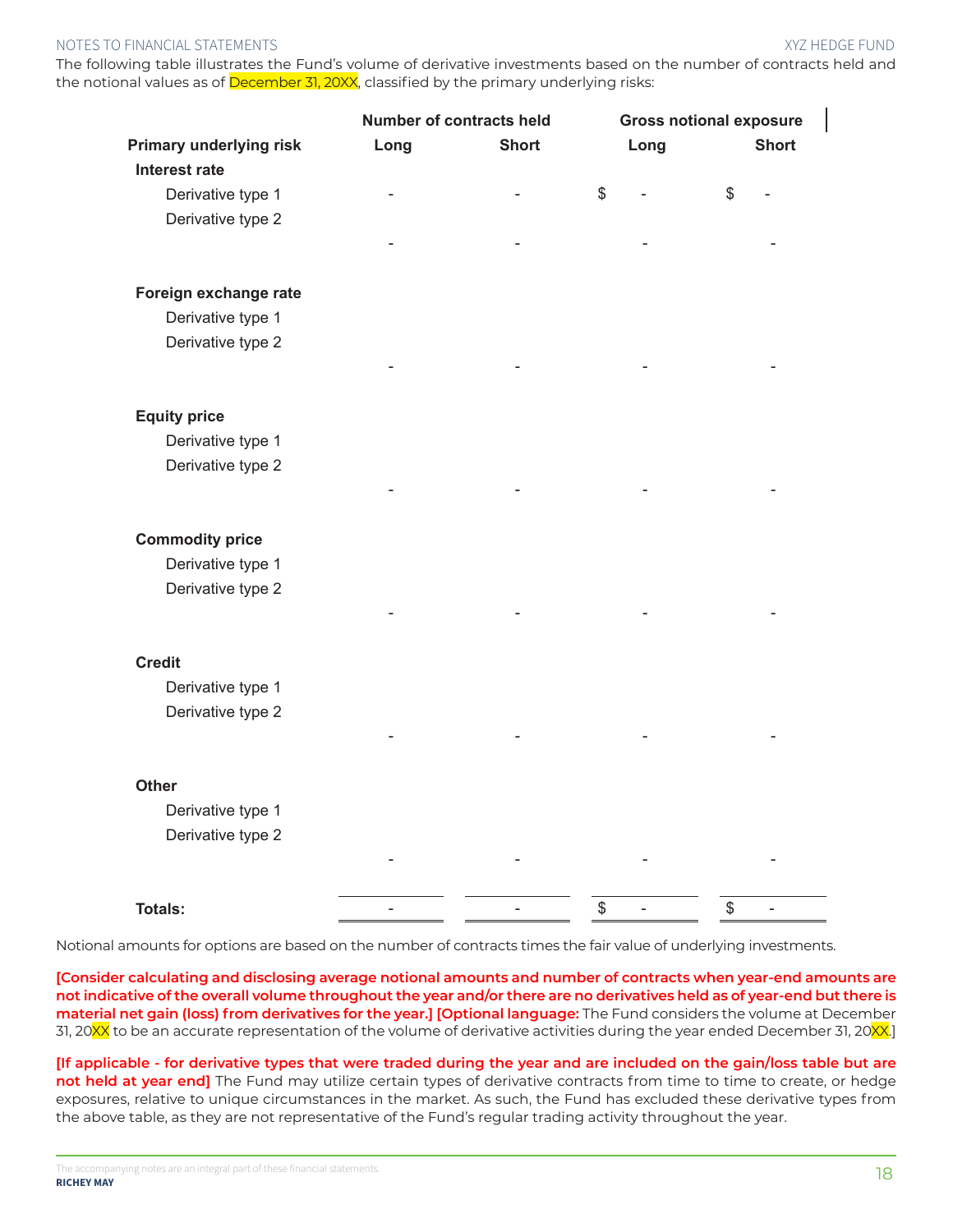**[If applicable - for Funds that traded derivatives during the year but are not holding any at year end]** At December 31, 20XX, the Fund did not hold any derivative contracts. The Fund's volume of derivative trading during the year was de minimus. As a result, no quantitative volume disclosure has been added to the financial statements.

The following table presents the gross amount of the Fund's derivatives as reported in the statement of financial condition as of December 31, 20XX and the net gain and loss amounts as reported in the statement of operations for the year ended December 31, 20XX, classified by the primary underlying risks:

|                                            | <b>Location on statement of</b>                                                                                                                | <b>Assets</b> |  | <b>Fair Value</b> | <b>Liabilities</b> |    | <b>Total gain</b><br>$I(loss)$ (1) |  |
|--------------------------------------------|------------------------------------------------------------------------------------------------------------------------------------------------|---------------|--|-------------------|--------------------|----|------------------------------------|--|
| <b>Primary underlying risk</b>             | financial condition                                                                                                                            |               |  |                   |                    |    |                                    |  |
| <b>Interest rate</b>                       |                                                                                                                                                |               |  |                   |                    |    |                                    |  |
| Derivative type 1                          | Derivative assets, at fair value                                                                                                               | \$            |  | \$                |                    | S  |                                    |  |
| Derivative type 2                          | Derivative assets, at fair value                                                                                                               |               |  |                   |                    |    |                                    |  |
| Foreign exchange rate                      |                                                                                                                                                |               |  |                   |                    |    |                                    |  |
| Derivative type 1                          | Derivative assets, at fair value                                                                                                               |               |  |                   |                    |    |                                    |  |
| Derivative type 2                          | Derivative liabilities, at fair value                                                                                                          |               |  |                   |                    |    |                                    |  |
| <b>Equity price</b>                        |                                                                                                                                                |               |  |                   |                    |    |                                    |  |
| Derivative type 1                          | Derivative liabilities, at fair value                                                                                                          |               |  |                   |                    |    |                                    |  |
| Derivative type 2                          | Derivative assets, at fair value                                                                                                               |               |  |                   |                    |    |                                    |  |
| <b>Commodity price</b>                     |                                                                                                                                                |               |  |                   |                    |    |                                    |  |
| Derivative type 1                          | Derivative assets, at fair value                                                                                                               |               |  |                   |                    |    |                                    |  |
| Derivative type 2                          | Derivative liabilities, at fair value                                                                                                          |               |  |                   |                    |    |                                    |  |
|                                            |                                                                                                                                                |               |  |                   |                    |    |                                    |  |
| <b>Credit</b>                              |                                                                                                                                                |               |  |                   |                    |    |                                    |  |
| Derivative type 1                          | Derivative liabilities, at fair value                                                                                                          |               |  |                   |                    |    |                                    |  |
| Derivative type 2                          | Derivative liabilities, at fair value                                                                                                          |               |  |                   |                    |    |                                    |  |
| <b>Other</b>                               |                                                                                                                                                |               |  |                   |                    |    |                                    |  |
| Derivative type 1                          | Derivative liabilities, at fair value                                                                                                          |               |  |                   |                    |    |                                    |  |
| Derivative type 2                          | Derivative liabilities, at fair value                                                                                                          |               |  |                   |                    |    |                                    |  |
| <b>Gross derivative totals:</b>            |                                                                                                                                                |               |  |                   |                    |    |                                    |  |
|                                            |                                                                                                                                                |               |  |                   |                    |    |                                    |  |
| Less cash collateral payables/receivables: |                                                                                                                                                |               |  |                   |                    |    |                                    |  |
| Less master netting arrangements:          |                                                                                                                                                | \$            |  | \$                |                    | \$ |                                    |  |
| <b>Totals:</b>                             | <sup>(1)</sup> Gains and losses on derivative contracts are included on the statement of operations as net gain/(loss) on derivative contracts |               |  |                   |                    |    |                                    |  |

ヿ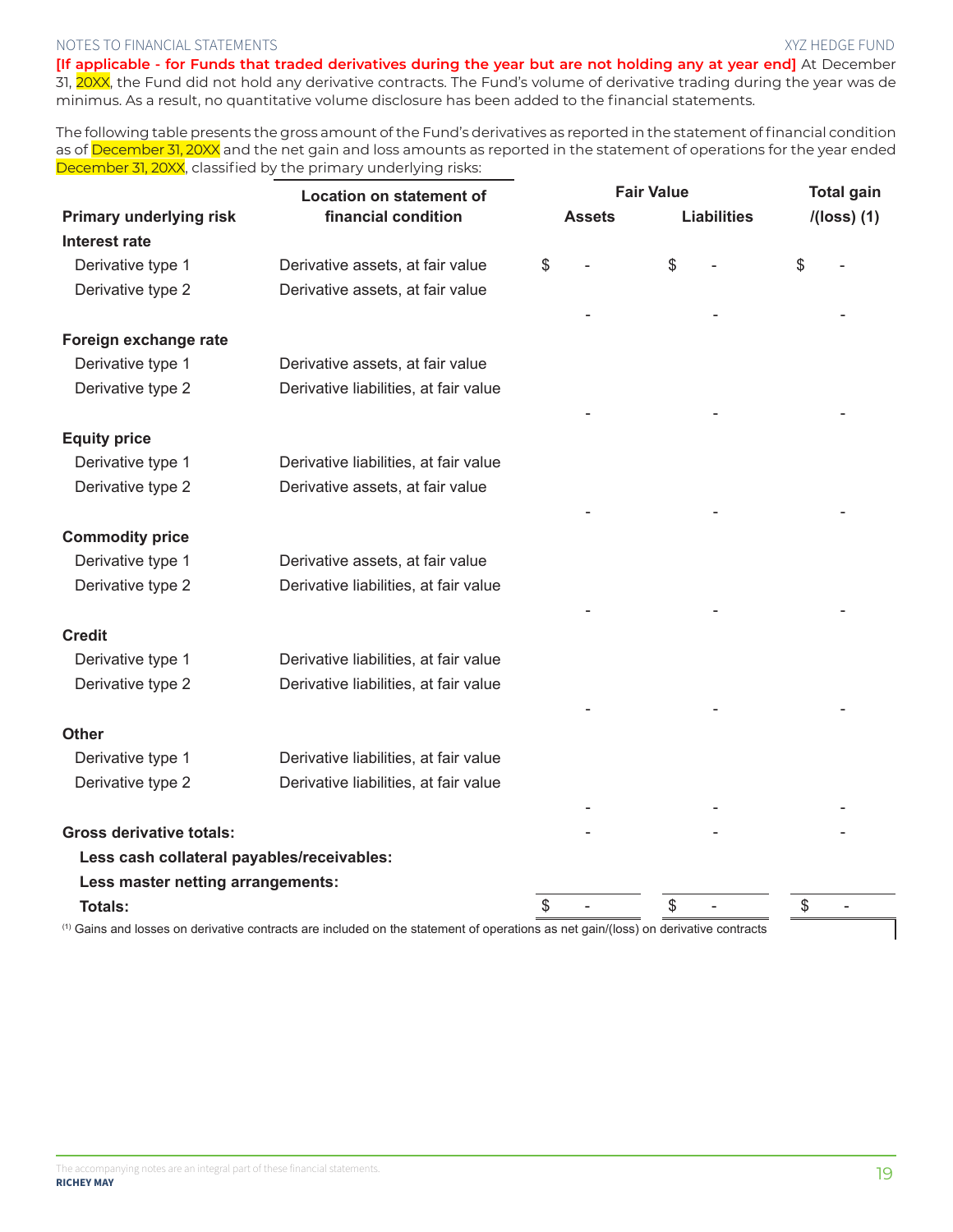Securities purchased under agreements to resell and securities sold under agreements to repurchase **(If Applicable)**

Transactions involving purchases of securities under agreements to resell and securities sold under agreements to repurchase are treated as collateralized financial transactions and are recorded at their contracted resell or repurchase amounts. In addition, interest on both types of transactions is included in interest receivable and interest payable, respectively.

In connection with transactions in agreements to resell, it is the Fund's policy that its custodian take possession of the underlying collateral securities, the fair value of which exceeds the principal amount of the agreements to resell, including accrued interest, at all times. At December 31, 20XX, securities with a fair value of approximately \$X,XXX,XXX were received as collateral for securities purchased under agreements to resell. If the counterparty defaults under agreements to resell, and the fair value of the collateral declines, the realization of the collateral by the Fund may be delayed or limited.

#### **Reverse Purchase Agreements (If Applicable)**

Reverse repurchase agreements involve the sale of a security to a counterparty, subject to an obligation by the Fund to repurchase the security from the counterparty at a contracted price on maturity. In connection with its reverse repurchase agreements, the Fund is required to pledge collateral to its counterparties, the fair value of which, at all times, to be at least [specify the percentage of required collateral value to the contracted repurchase amount, including accrued interest] of the excess of the amounts borrowed plus accrued interest. If the fair value of the collateral declines, the Fund may be required to post additional collateral to the counterparty. To mitigate this risk, the Fund pledges financial instruments as collateral that are 1) issued by entities with sufficient creditworthiness to meet their obligations when they come due and 2) sufficiently liquid to be sold at their carrying amounts in the ordinary course of operations.

At December 31, 20XX, the Fund pledged the following securities, included in securities in the statement of assets and liabilities, as collateral for its reverse repurchase agreements. At December 31, 20XX, securities with a fair value of approximately \$X,XXX,XXX, which are included in investments in securities in the statement of assets and liabilities, were pledged to collateralize securities sold under agreements to repurchase.

At December 31, 20XX, securities purchased under agreements to resell [and/or] securities sold under agreements to repurchase had interest rates of X.X% through X.X% and maturity dates of [Month, Date, Year] through [Month, Date, Year].

#### **Securities lending agreement (If Applicable)**

The Fund may lend securities to various financial institutions, principally to broker-dealers. Those transactions are secured by collateral such as cash, securities, or standby letters of credit, the fair value of which, at all times, to be at least [specify the percentage of required collateral value to the amount of securities loaned, including accrued interest and dividends], at all times, to the fair value of the securities loaned plus accrued interest and dividends.

If the collateral is cash, the Fund normally earns a return by investing that cash typically in short-term, high-quality debt instruments. Investments of cash collateral are subject to the Fund's investment restrictions.

As of December 31, 20XX, the Fund entered into a securities lending agreement with its prime broker and loaned common stocks having a fair value of approximately \$XXX, XXX and received \$XXX,XXX of cash collateral for the loan. This cash was invested in U.S. Treasury bills with a maturity of **April 1, 20XX**.

#### **Offsetting Assets and Liabilities (If Applicable)**

In accordance with ASC 210-20, *Disclosures about Offsetting Assets and Liabilities,* the Fund is required to disclose quantitative information in regards to the impact of offsetting assets and liabilities as of December 31, 20XX to enable users of the financial statements to evaluate the effect or potential effect of netting arrangements on the Fund's financial position. The Fund's policy is to present derivative instruments on a net basis **[FUND SPECIFIC]** on the statement of financial condition when master netting arrangements, or similar arrangements, are in place with the counterparty. When master netting arrangements are in place, the Fund and the counterparty have the legal right to offset derivative instruments with collateral posted.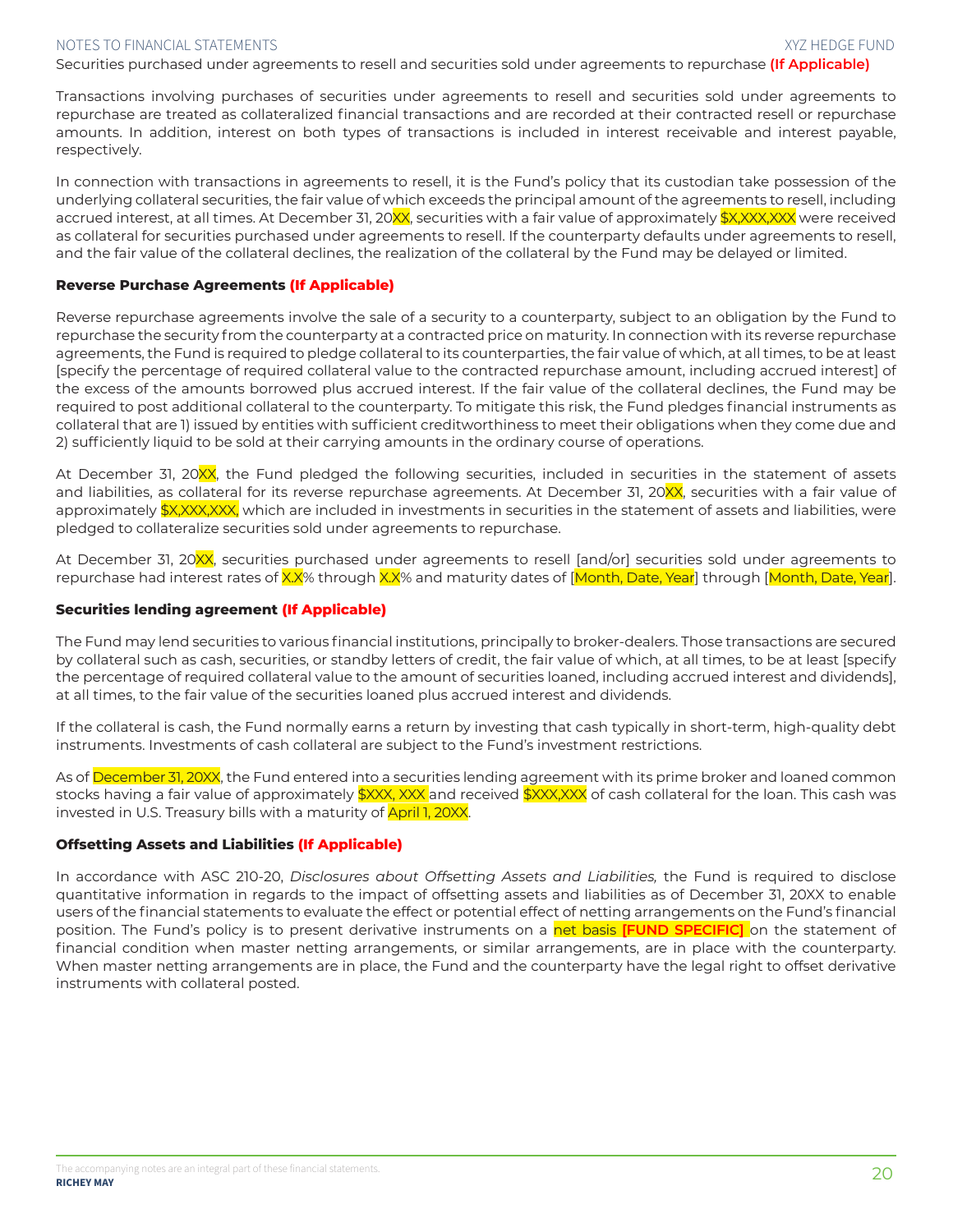$\ell$  is  $\ell$  and  $\ell$ 

The following table presents the Fund's recognized derivative assets and the potential effect of offsetting as presented in the statement of financial condition:

|                                                                       | (1)                                         | (ii)                                                             | $(iii) = (i) - (ii)$                                       | (iv)                                                                                 |                                | (V)<br>$=$ (III)<br>(VI |
|-----------------------------------------------------------------------|---------------------------------------------|------------------------------------------------------------------|------------------------------------------------------------|--------------------------------------------------------------------------------------|--------------------------------|-------------------------|
|                                                                       |                                             | <b>Gross Amounts</b>                                             | <b>Net Amounts</b><br>of Liabilities                       | <b>Gross Amounts Not Offset</b><br>in the Statement of<br><b>Financial Condition</b> |                                |                         |
| <b>Description</b>                                                    | Gross<br>Amounts of<br>Recognized<br>Assets | Offset in the<br>Statement of<br><b>Financial Con-</b><br>dition | Presented in<br>the Statement<br>of Financial<br>Condition | Financial<br>Instru-<br>ments                                                        | Cash<br>Collateral<br>Received | <b>Net</b><br>Amount    |
| Derivatives                                                           |                                             |                                                                  |                                                            |                                                                                      |                                |                         |
| Reverse repurchase,<br>securities lending and<br>similar arrangements |                                             |                                                                  |                                                            |                                                                                      |                                |                         |
| Total:                                                                |                                             |                                                                  |                                                            |                                                                                      |                                |                         |

The following table presents the Fund's recognized derivative liabilities and the potential effect of offsetting as presented in the statement of financial condition:

|                                                                  | $\mathbf{I}$                                     | (iii)                                                          | $(iii) = (i) - (ii)$                                | (iv)                                                                                 |                               | $(v) = (iii) - (vi)$ |  |
|------------------------------------------------------------------|--------------------------------------------------|----------------------------------------------------------------|-----------------------------------------------------|--------------------------------------------------------------------------------------|-------------------------------|----------------------|--|
| As of December 31, 20XX                                          |                                                  | Gross<br>Amounts                                               | <b>Net Amounts</b><br>of Liabilities<br>Present-    | <b>Gross Amounts Not Offset</b><br>in the Statement of<br><b>Financial Condition</b> |                               |                      |  |
| <b>Description</b>                                               | Gross<br>Amounts of<br>Recognized<br>Liabilities | Offset in the<br><b>Statement</b><br>of Financial<br>Condition | ed in the<br>Statement<br>of Financial<br>Condition | Financial<br>Instruments                                                             | Cash<br>Collateral<br>Pledged | <b>Net</b><br>Amount |  |
| Derivatives                                                      |                                                  | \$                                                             | \$                                                  | \$                                                                                   |                               |                      |  |
| Repurchase,<br>securities lending<br>and similar<br>arrangements |                                                  |                                                                |                                                     |                                                                                      |                               |                      |  |
| Total:                                                           | \$.                                              |                                                                | \$                                                  | \$                                                                                   | \$.                           |                      |  |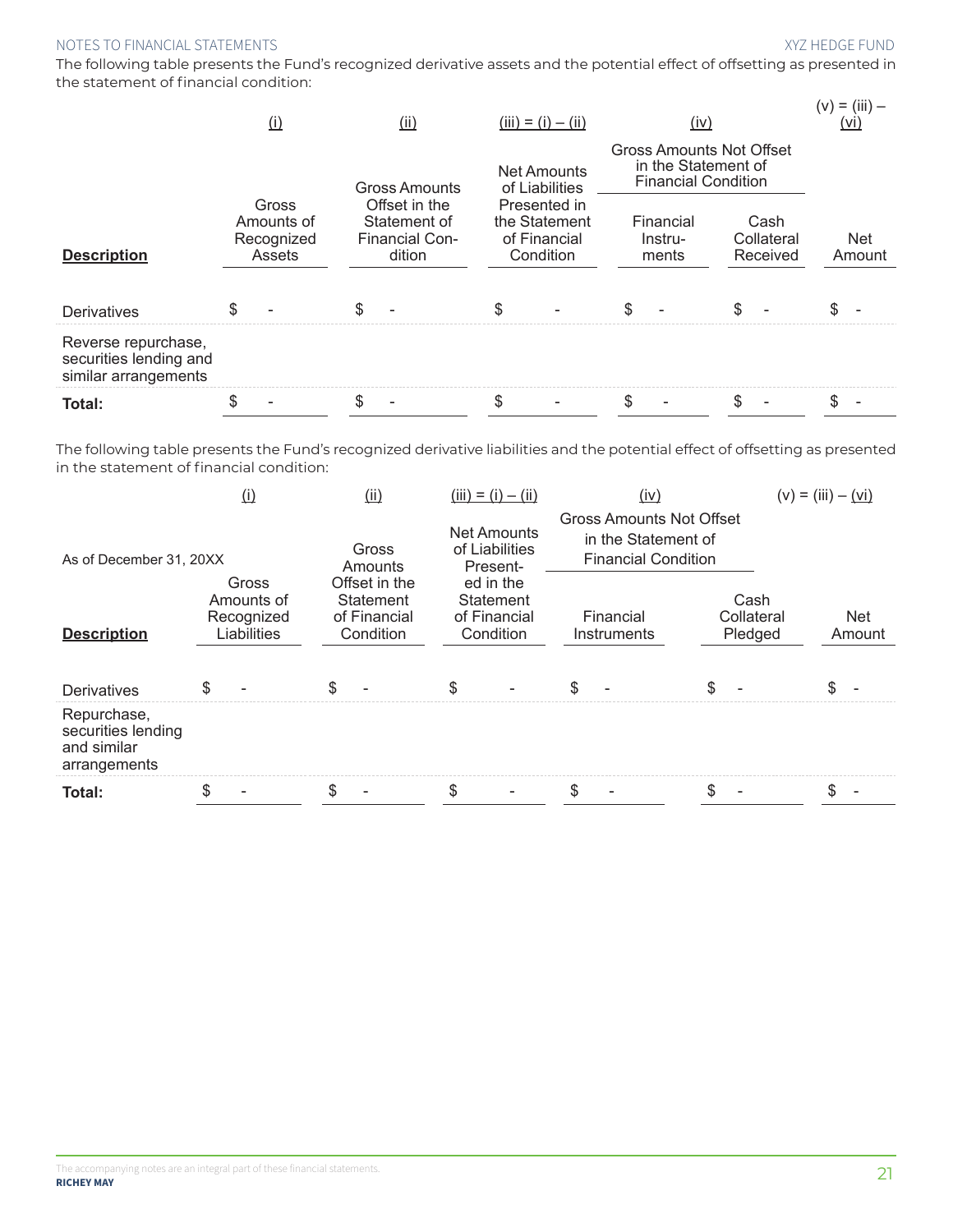## D. **DUE TO/FROM BROKER**

The Fund executes securities transactions and enters into security positions through certain securities brokers. The Fund is subject to counterparty risk to the extent that a broker with whom it conducts business may be unable to fulfill contractual obligations on the Fund's behalf. The General Partner monitors the financial condition of such brokers and does not anticipate any losses from these counterparties. At December 31, 20XX, the cash deposit amounts due from brokers totaled \$X,XXX,000 and the margin borrowing amounts due to brokers totaled \$X,XXX,000.

**[If applicable, for tri-party collateral agreement]** The Fund entered into collateral account control agreements with [List derivative counterparty(ies)] (the "Secured Party") and Prime Broker 4, LLC (the "Securities Intermediary") in order to mitigate the risk associated with its derivative counterparties. Upon entering derivative contracts, the Fund posts collateral to the Secured Party which is held in custody by the Securities Intermediary. The Fund does not have the ability to transfer the collateral unless certain contingent events occur. As of December 31, 20XX, approximately \$XX,XXX,000 of collateral receivables posted to the Secured Party are held by the Securities Intermediary, which are included in due from brokers on the statement of assets and liabilities. At December 31, 20XX, due to/from brokers includes receivables of \$XX,XXX,000 and payables of \$XX,XXX,000 related to unsettled trades. (If applicable) In addition, at December 31, 20XX, the Fund pledged collateral to counterparties to OTC derivative contracts of \$X,XXX,000 and received collateral from counterparties to OTC derivative contracts of \$XXX,000. **(If applicable)** Also, at December 31, 20XX, due from brokers includes \$XXX,000 of initial and variation margin related to its futures trading activities.

# E. **SHORT SALES (If Applicable)**

Short sales represent the Fund's practice of selling securities that are not currently owned, and subsequently repurchasing them with the expectation that the security will decrease in value. The ultimate liability to the Fund may exceed the amount shown on the statement of financial condition.

Possible losses from short sales differ from losses that could be incurred from purchases of securities because losses from short sales may be unlimited whereas losses from purchases cannot exceed the total amount invested.

**(If applicable)** The gross amounts of derivative assets and liabilities presented in the preceding tables differ from the amounts of derivative assets and liabilities reported in the statement of assets and liabilities as the result of option contracts in the amounts of \$XX,XXX,000 and \$XX,XXX,000 respectively, which are not subject to enforceable master netting arrangements.

# F. **PRINCIPAL RISKS ASSOCIATED WITH FINANCIAL INSTRUMENTS**

In the normal course of business, the Fund has investments and enters into various financial transactions where the risk of potential loss due to market risk, credit risk and other risks can equal or exceed the related amounts recorded. The success of any investment activity is influenced by general economic conditions that may affect the level and volatility of equity prices, credit spreads, interest rates and the extent and timing of investor participation in the markets for both equity and interest rate sensitive investments. Unexpected volatility or illiquidity in the markets in which the Fund directly or indirectly holds positions could impair its ability to carry out its business and could cause losses to be incurred. See below for a detailed description of selected principal risks.

Market risk: represents the potential loss that can be caused by increases or decreases in the fair value of investments. The Fund's exposure to market risk is directly influenced by a number of factors, including volatility and liquidity of the markets in which the financial instruments are traded.

*Credit risk* represents the extent that the banks and brokers the Fund conducts business with are unable to fulfill their contractual obligations and the amounts exceed those insured by the Federal Deposit Insurance Corporation or the Securities Investor Protection Corporation. Management of the Fund monitors these counterparties and does not expect any losses.

*Liquidity risk* is the risk that the Fund will not be able to raise funds to fulfill its commitments, including inability to sell investments quickly or at close to fair value.

#### **[Include if the fund holds/trades digital assets, to be updated based on fund specifics]**

## **Digital Assets and Digital Asset Regulation**

The net asset value of the Fund relates directly to the value of the digital assets held by the Fund, and fluctuations in the price of digital assets could materially and adversely affect an investment in the Fund. The price of digital assets has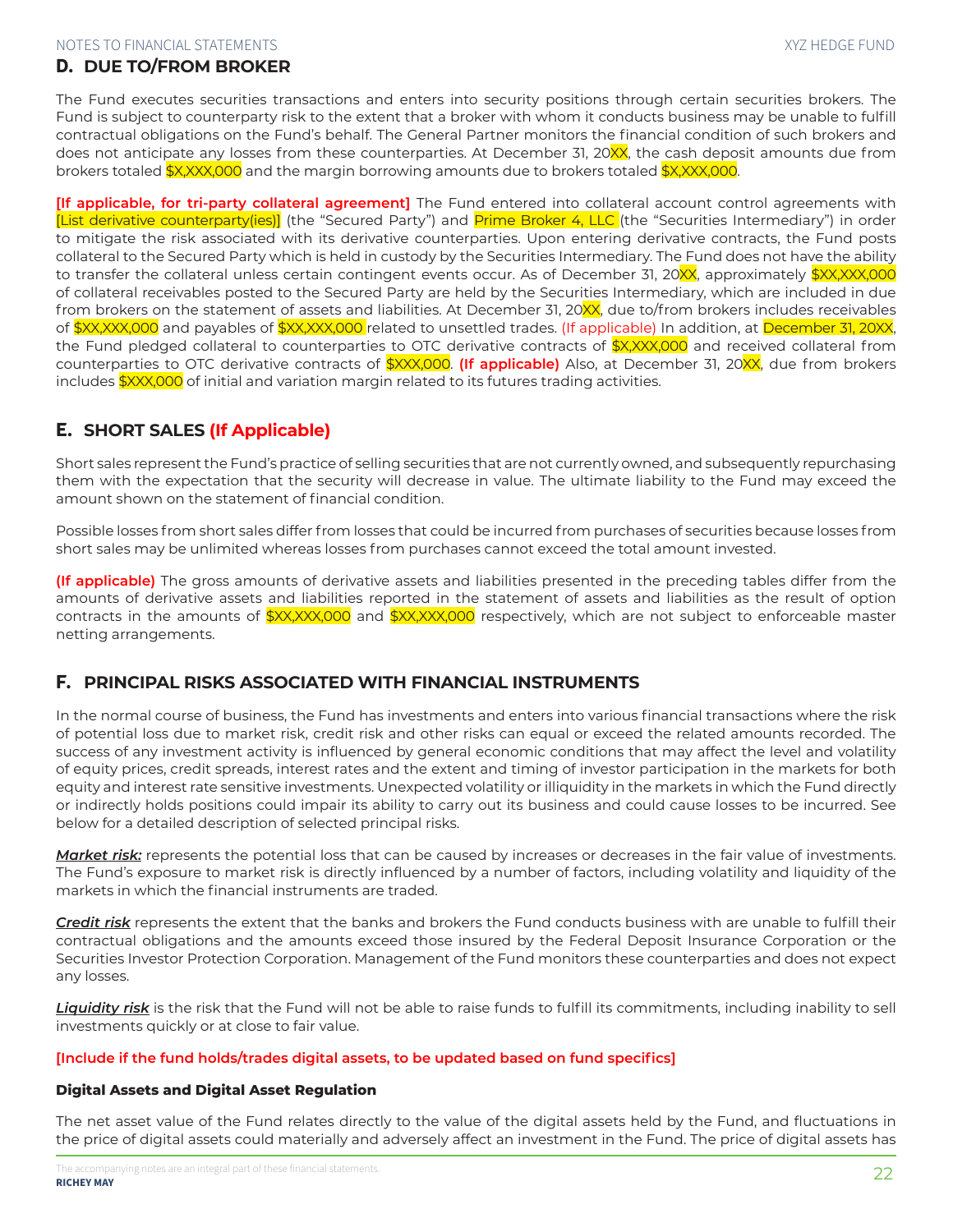a limited history. During such history, digital asset prices have been volatile and subject to influence by many factors including the levels of liquidity. If digital asset markets continue to experience significant price fluctuations, the Fund may experience losses. Several factors may affect the price of digital assets, including, but not limited to, global digital asset supply and demand, theft of digital assets from global exchanges or vaults, and competition from other forms of digital asset or payments services.

Digital assets are loosely regulated and there is no central marketplace for currency exchange. Digital assets are decentralized and do not rely on either governmental authorities or financial institutions to create, transmit, or determine the value of the cryptocurrency issued by them. Supply is determined by a computer code, not by a central bank, and prices can be extremely volatile. Digital asset exchanges have been closed due to fraud, failure, or security breaches. Any of the Partnership's assets that are maintained on an exchange may be lost.

Several factors may affect the price of digital assets, including, but not limited to, supply and demand, investors' expectations with respect to the rate of inflation, interest rates, currency exchange rates or future regulatory measures (if any) that restrict the trading of digital assets or the use of digital assets as a form of payment. Ultimately, digital assets can be purchased and exchanged for conventional currency on exchanges, can be used for consuming resources per their respective protocols, or used to purchase goods and services online or at physical locations. However, there is no assurance that digital assets will maintain their long-term value in terms of purchasing power in the future, or that acceptance of digital assets payments by mainstream retail merchants and commercial businesses will grow.

Digital assets represent a speculative investment and involve a high degree of risk. As relatively new products and technologies, digital assets have not been widely adopted as a means of payment for goods and services by major retail and commercial outlets. Conversely, a significant portion of the demand for digital assets is generated by speculators and investors seeking to profit from the short or long-term holding of digital assets. The relative lack of acceptance of digital assets in the retail and commercial marketplace limits the ability of end-users to pay for goods and services with digital assets. A lack of expansion by digital assets into retail and commercial markets, or a contraction of such use, may result in increased volatility.

Digital assets are controllable only by the possessor of a unique private cryptographic key controlling the address in which the digital asset is held. The theft, loss or destruction of a private key required to access a digital asset is irreversible, and such private keys may not be capable of being restored by the Fund. The loss of private keys relating to digital wallets used to store the Fund's digital assets could result in the loss of the digital assets and a limited partner could incur substantial, or even total, loss of capital.

The Fund must adapt to technological change in order to secure and safeguard client accounts. While the General Partner believes it employs an appropriate proprietary security system reasonably designed to safeguard the Fund's digital assets from theft, loss, destruction, or other issues relating to hackers and technological attack (including through the use of third party custodians), such assessment is based upon known technology and threats. To the extent that the Fund is unable to identify and mitigate or stop new security threats, the Fund's digital assets may be subject to theft, loss, destruction, or other attack, which could adversely affect the performance of the Fund or result in loss of the Fund's digital assets.

Many digital assets are open source projects with a core group of developers; however, there is no developer or group of developers with formal control. Any individual with the open source network software can make software modifications, which users and miners may consent to by downloading the altered software or upgrade that implements the changes. If a modification is not accepted by a vast majority of users and miners but is accepted by a substantial population of participants in the project, a "hard fork" in the blockchain can develop two separate networks, one running the premodification software and the other running the modified version. This kind of split could materially and adversely affect the value of the Fund's investments and in the worst-case scenario, harm the sustainability of the affected digital assets.

The Fund generally records receipt of a new digital asset created due to a hard fork at the time the hard fork is effective. Some custodians and exchanges do not honor hard forks or may honor hard forks in the future. In such cases, the Fund will record receipt of the new digital asset at the time the custodian or exchange announces it will credit the Fund's account. The Fund does not allocate any of the original digital asset's cost to the new digital asset and recognizes unrealized gains equal to the fair value of the new digital asset received. The Fund may receive "airdrops" of new digital assets. The use of airdrops is generally to promote the launch and use of new digital assets by providing a small amount of such new digital assets to the private wallets or exchange accounts that support the new digital asset and that hold existing related digital assets. Unlike hard forks, airdropped digital assets can have substantially different blockchain technology that has no relation to any existing digital asset. The Fund records receipt of airdropped digital assets when received. Digital assets received from airdrops have no cost basis and the Fund recognizes unrealized gains equal to the fair value of the new digital asset received.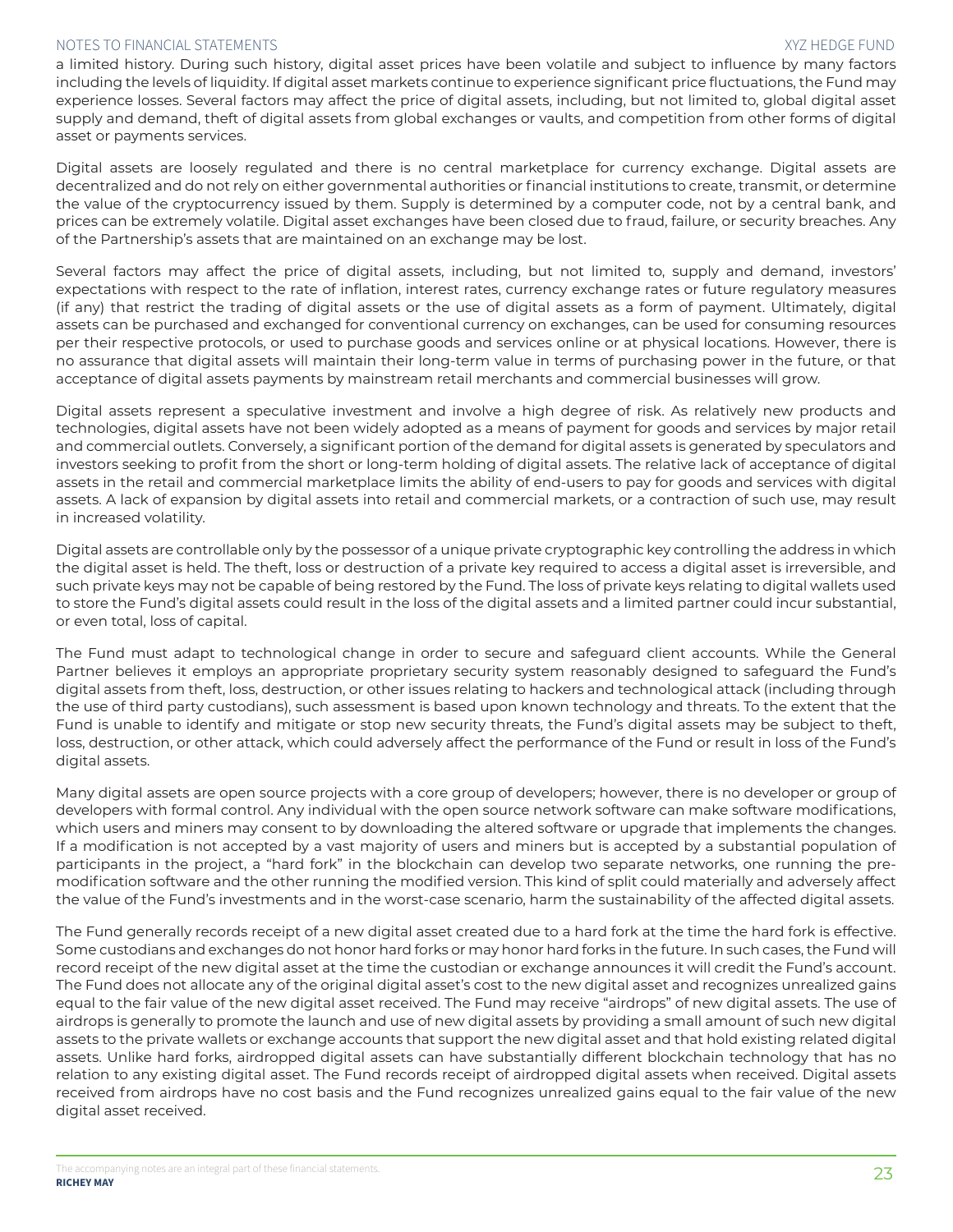Some of the markets in which the Fund may execute its transactions are "over-the-counter" or "interdealer'' markets. The participants in such markets are typically not subject to credit evaluation and regulatory oversight as are members of "exchange-based " markets. This exposes the Fund to the risk that a counterparty will not settle a transaction in accordance with its terms and conditions because of a dispute over the terms of the contract (whether or not bona fide) or because of a credit or liquidity problem, thus causing the Partnership to suffer a loss. Such "counterparty risk" is accentuated for digital assets where the Fund has concentrated its transactions with a small group of counterparties. The Fund is not restricted from dealing with any particular counterparty or from concentrating any or all of its transactions with one counterparty. Moreover, the Fund has no separate credit function that evaluates the creditworthiness of its counterparties. The ability of the Partnership to transact business with any one or number of counterparties, the lack of any meaningful and independent evaluation of such counterparty's financial capabilities and the absence of a regulated market to facilitate settlement may increase the potential for losses by the Fund.

The Fund engages in the speculative trading of various financial instruments including digital assets, futures contracts, and option contracts (if applicable). Such trading activities expose the Fund to market risk. Market risk is the potential for changes in fair value of financial instruments from market changes, inducing fluctuations in market prices. Market risk is directly affected by the volatility and liquidity in the markets in which the related underlying assets are traded. The Fund manages its exposure to market risk related to trading instruments on an aggregate basis combining the effects of cash instruments, digital assets, and derivative contracts.

As Digital Assets have grown in popularity and market size, various countries and jurisdictions have begun to develop regulations governing the Digital Assets industry. Regulators are concerned such a large unregulated person-to-person global economy could potentially enable criminals to evade taxes and launder money. To the extent that future regulatory actions or policies limit the ability to exchange Digital Assets or utilize them for payments, the demand for Digital Assets will be reduced. Furthermore, regulatory actions may limit the ability of end-users to convert Digital Assets into fiat currency (e.g., U.S. dollars) or use Digital Assets to pay for goods and services. Such regulatory actions or policies would result in a reduction of demand, and in turn, a decline in the underlying Digital Asset unit prices. The effect of any future regulatory change on the Fund or Digital Assets in general is impossible to predict, but such change could be substantial and adverse to the Fund and the value of the Fund's investments in Digital Assets.

## **No FDIC or SIPC Protection**

The Fund is not a banking institution or otherwise a member of the Federal Deposit Insurance Corporation ("FDIC") or the Securities Investor Protection Corporation ("SIPC"). Accordingly, deposits or assets held by the Fund are not subject to the protections enjoyed by depositors with FDIC or SIPC member institutions. The undivided interest in the Fund's Digital Asset investments and other assets represented by units in the Fund are not insured.

# G. **ESCROW PROCEEDS RECEIVABLE/EARN-OUT PAYMENTS (If applicable)**

During 20XX, the Fund completed sales of [insert company name] and [insert company name], in the amounts of \$XX,XXX and \$XX,XXX, respectively. Cash in the amounts of \$XXX,XXX and \$XXX,XXX is being held in escrow accounts as recourse for indemnity claims that may arise under the respective sale agreements. Assuming no claims, such funds are expected to be fully released to the Fund by [insert date]. Earn-out payments are based on certain incremental future revenues resulting from the sale of the products of Private Company XX. Earn-out payments are reflected in contingent consideration, at fair value on the statement of assets and liabilities. Actual cash receipts from the earn-out payments are uncertain and may differ from estimated payments used to derive fair value, as determined by the General Partner. Review of collectability and fair value of earn-out payments will be performed by the General Partner on an ongoing basis. As of December 31, 20XX, there were no earnout payments recorded on the statement of assets and liabilities.

# H. **RELATED PARTY TRANSACTIONS**

In accordance with the LPA, the limited partners of the Fund pay the General Partner a management fee equal to  $X.X\%$ (X.X% per annum), calculated and payable monthly/quarterly in advance/arrears, of their partnership interests determined as of the beginning of each calendar quarter. The General Partner has the discretion to reduce or waive a limited partner's management fee.

**(If applicable)** Due to General Partner represents an amount payable to the General Partner for expenses paid on behalf of the Fund's operations.

**(If applicable)** Certain limited partners are affiliated with the General Partner. The aggregate value of the affiliated limited partners' share of partners' capital at December 31, 20XX is approximately \$X,XXX,000.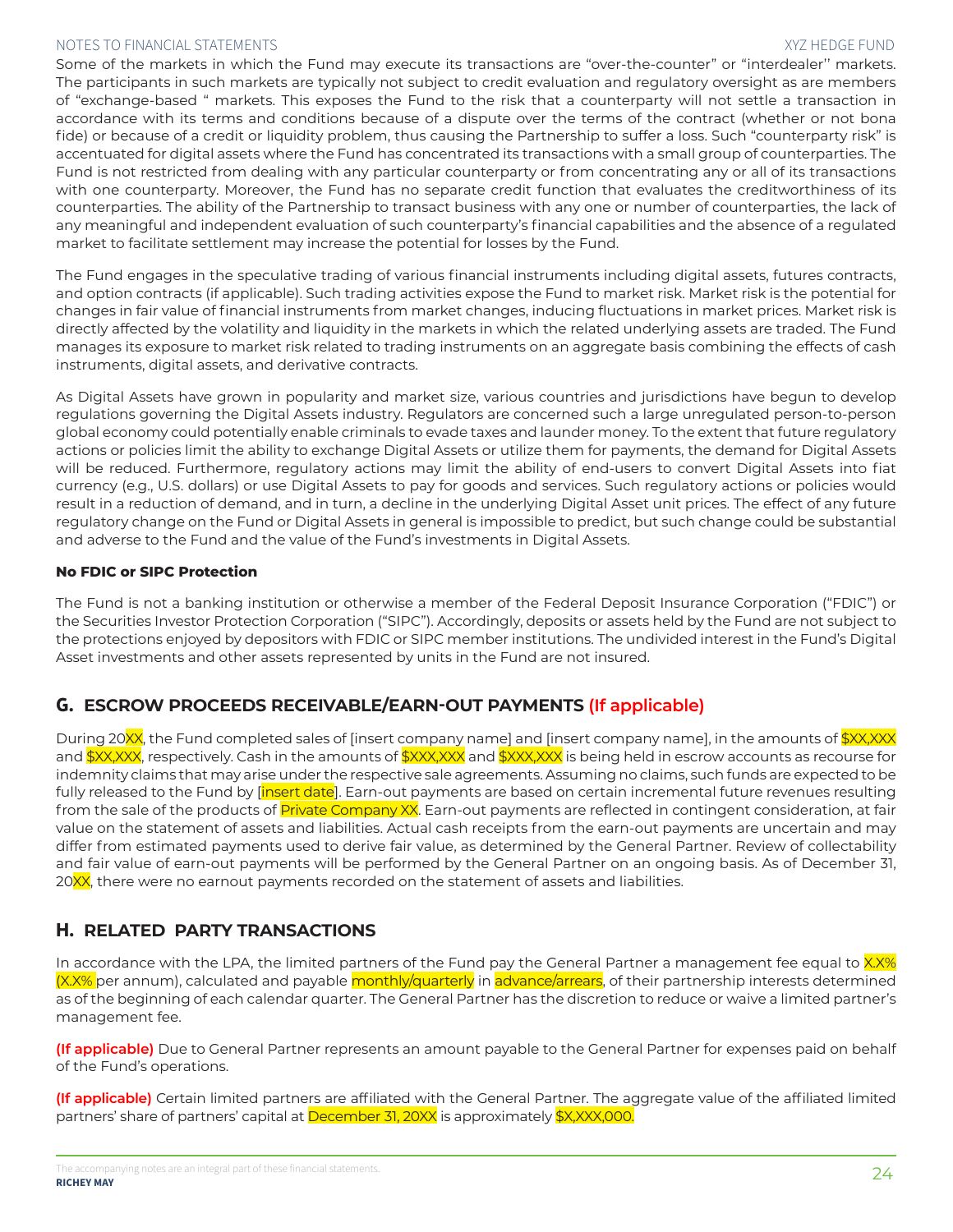Certain limited partners have special management fee arrangements, performance arrangements, or redemption rights as provided for in the Agreement. The General Partner, in its sole discretion, may waive all or part of the *incentive allocation* for any limited partner.

**(If applicable)** The General Partner and its affiliates and/or employees are not subject to the incentive allocation. For the year ended December 31, 20XX, the General Partner earned an incentive allocation of **\$X,XXX,XXX.** 

**(If applicable)** During 20XX, the Fund entered into purchase and sale transactions with an affiliated entity which is also managed by the General Partner. Total purchases and sales at fair value of approximately \$X,XXX,000 were made with this related party.

**(If applicable)** Transactions with related parties resulted in net gains (losses) of  $\frac{2}{3}$ XX,XXX and are included in net gain (loss) on investments in the statement of operations. The terms, conditions and execution of each such purchase and sale were on an arm's-length basis.

**(If applicable)** The General Partner generally allocates investments between the Fund and other entities for which it serves as the General Partner on a pro rata basis based on assets under management. In order to maintain pro rata allocations, the Fund may sell securities to, or purchase securities from, these other entities. Such transactions are generally executed at the closing price on the date prior to the trade date, or, in the case of restricted yet tradable securities, at fair value as determined by the General Partner.

**(If applicable)** Additionally, the Fund may co-invest with other entities with the same General Partner as the Fund.

## I. **PARTNERS CAPITAL [THIS SECTION SHOULD BE TAILORED TO THE INDIVIDUAL FUND SPECIFICS FROM THE LPA/PPM]**

#### **Allocation of Profits and Losses**

In accordance with the LPA, at the end of each reporting period, profits and losses of the Fund are allocated to the capital accounts of the partners based on their respective interests.

Subject to certain limitations, the General Partner receives a performance allocation equal to 20% of the net profits allocated to each Limited Partner during each calendar year, subject to a loss carry-forward provision.

Limited partners have redemption rights which contain certain restrictions with respect to rights of withdrawal from the Fund as specified in the Agreement. The early redemption fee represents the amount charged to limited partners withdrawing capital prior to expiration of their agreed upon lock-up period. Refer to the Agreement for more information.

## **Capital Contributions**

The Fund accepts new and existing limited partners to make capital contributions in amounts of at least \$XXX,000, as of the first business day of any calendar month. The General Partner has the discretion to accept lesser amounts. A limited partner's initial capital contribution is subject to a one year lock-up.

## **Capital Withdrawals**

Limited partners are generally permitted to make withdrawals from their capital accounts as of the last business day of any calendar quarter, or any other date as the General Partner may determine in its discretion, provided that they provide the Fund at least 30 days' written notice of such withdrawal prior to the withdrawal date. Payments for withdrawals are generally made within 30 days of the effective withdrawal date. If a partner withdraws 90% or more of the funds from their capital account, the General Partner may, in its discretion, holdback 10% of the withdrawal amount pending completion of the annual audit of the Fund's financial statements for the year in which the withdrawal takes place.

## **(If applicable) Capital Contributions Received in Advance**

Capital contributions received in advance represent an amount due to a partner's capital account, based on the Fund receiving cash prior to the contribution's effective date.

## **(If applicable) Capital Withdrawals Payable**

Capital withdrawals payable represents a payment owed to a partner based on a withdrawal from their capital account.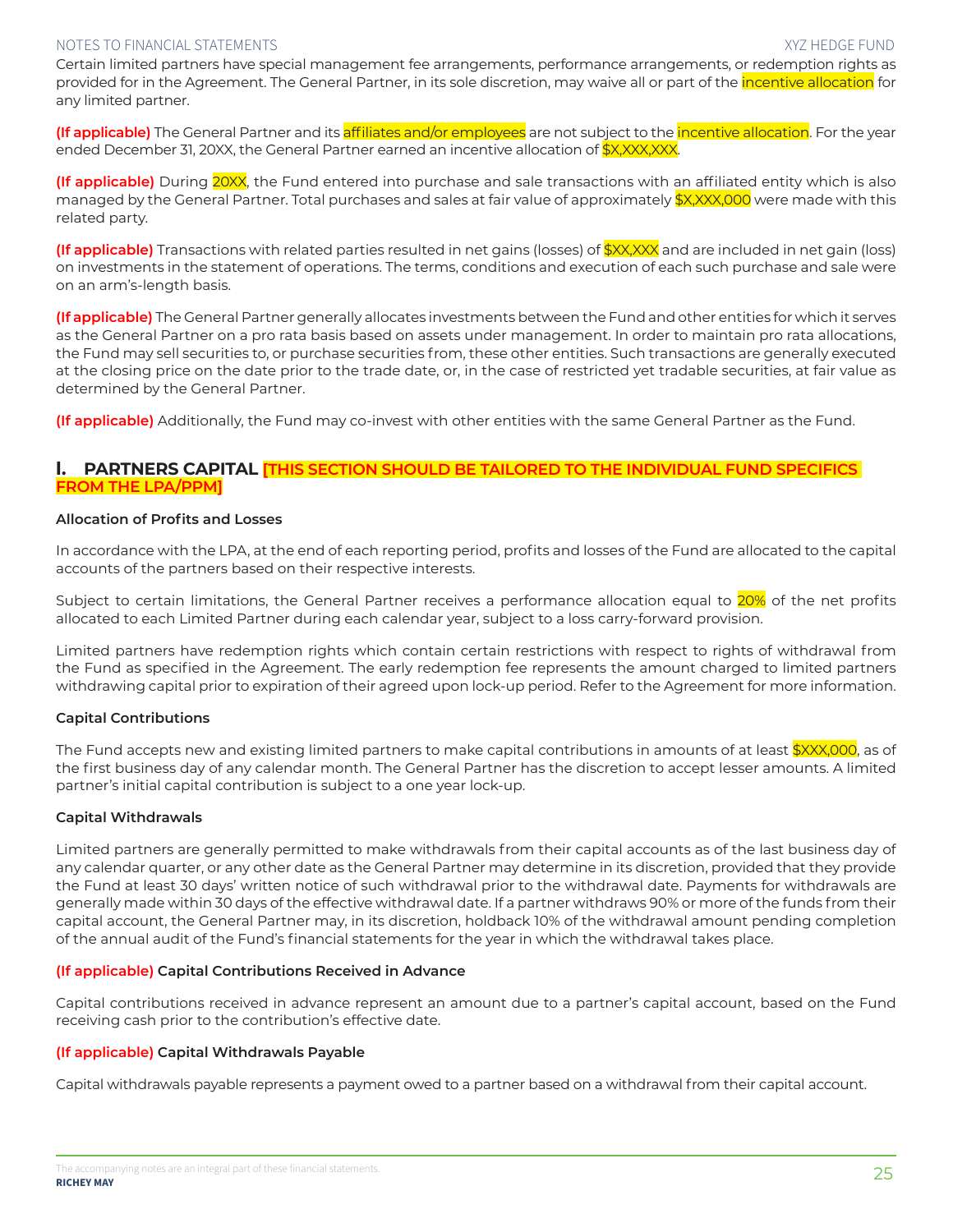# J. **MANAGEMENT INDEMNIFICATIONS**

The LPA provides general indemnifications to the General Partner and its respective affiliates, shareholders, members, partners, managers, directors, officers and employees when acting in good faith on behalf of the Fund. The Fund's maximum exposure under these arrangements is unknown. However, the Fund has not had prior claims or losses pursuant to these contracts. The General Partner is unable to estimate any potential future payment amounts and expects the risk of any such loss to be remote, accordingly no accrual has been made for a liability as of December 31, 20XX.

# K. **ADMINISTRATION FEES**

XYZ Fund Administrator serves as the administrator of the Fund and provides certain administrative and accounting services pursuant to an agreement. For the year ended December 31, 20XX, the Fund incurred expenses of approximately \$XX,000 for administrative services, which are included in professional fees and other on the statement of operations.

**(If applicable)** The Administrator is also affiliated with a broker through which the Fund transacts operations. At December 31, 20<mark>XX</mark>, there is a balance of approximately \$X,XXX,000 due from/to this broker. [If applicable] At December 31, 20XX, cash balances in the amount of approximately **\$XXX,000** are held by an affiliate of the Administrator.

**Limited Partners**

# L. **FINANCIAL HIGHLIGHTS**

The financial highlights presented are for the year ended December 31, 20XX:

| <b>Total Return:</b>                                           |      |
|----------------------------------------------------------------|------|
| Total return before incentive allocation to General Partner    | $\%$ |
| Incentive allocation to General Partner                        |      |
| Total return including incentive allocation to General Partner | $\%$ |
|                                                                |      |
| Ratios to average limited partner's capital:                   |      |
| <b>Total Expenses</b>                                          | $\%$ |
| Incentive allocation to General Partner                        |      |
| Total expenses and incentive allocation to General Partner     | $\%$ |
|                                                                |      |
| Net Investment income (loss)                                   | $\%$ |

The financial highlights presented are for the Fund's limited partner class as a whole. Due to the timing of capital contributions and withdrawals, and different management fee and incentive reallocation percentages, an individual limited partner's returns may vary. The net investment income (loss) ratio excludes realized and unrealized gains (losses) and does not include the effect of the reallocation to the General Partner.

**[If applicable, for investments in private investment companies]** The net investment income (loss) ratio does not reflect the income and expenses incurred by the underlying private investment companies.

**[If applicable, funds open greater than or less than one year]** The ratios, excluding nonrecurring expenses and the reallocation to the General Partner, have been annualized.